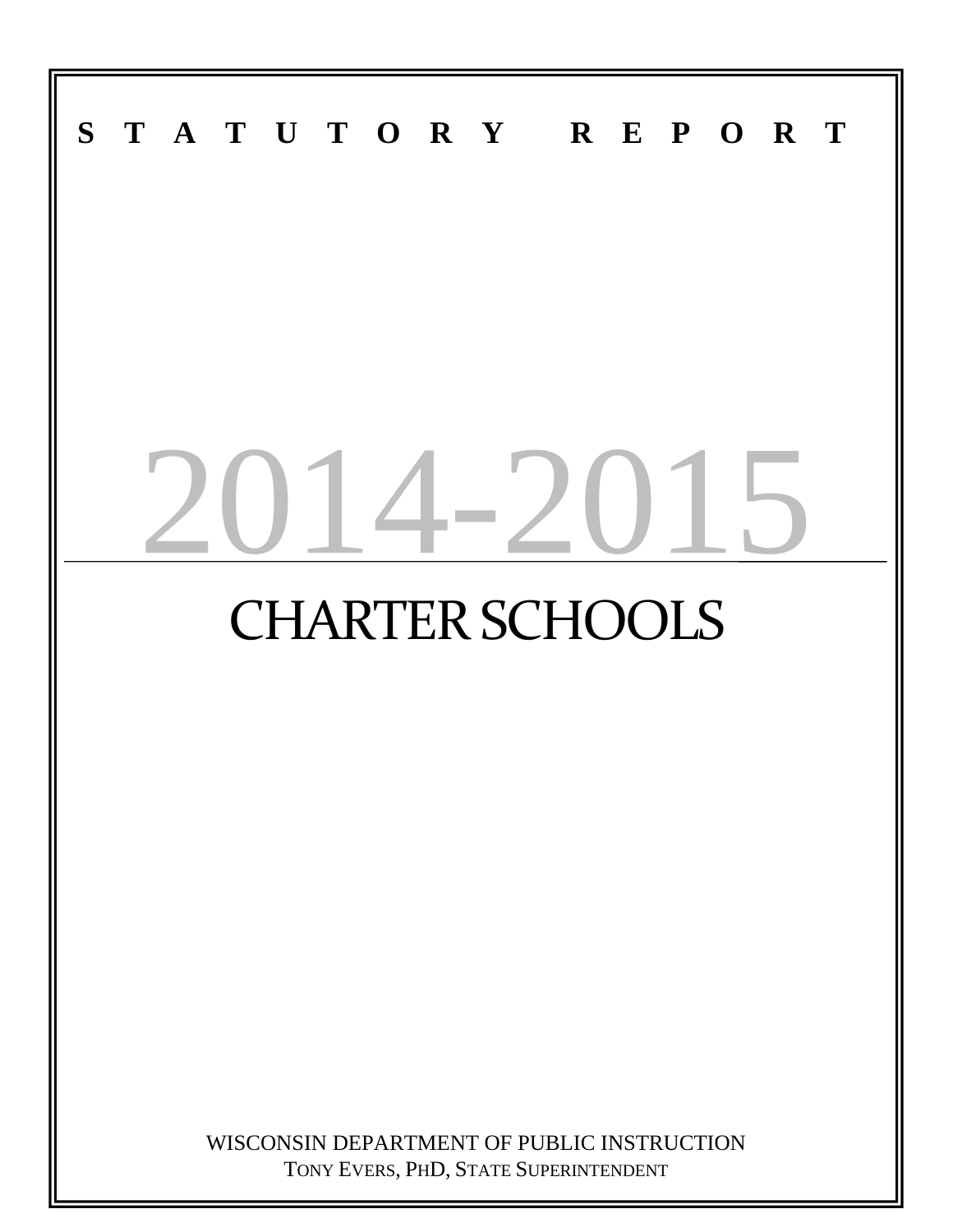# **Statutory Report Series Legislative Report on Charter Schools 2014-2015**

**Prepared by**

**Latoya Holiday Charter Schools Consultant**

**Project Supervised by**

**Tricia Collins Director, School Management Services**



**Wisconsin Department of Public Instruction Tony Evers, PhD, State Superintendent Madison, Wisconsin**

**Published: July 2017**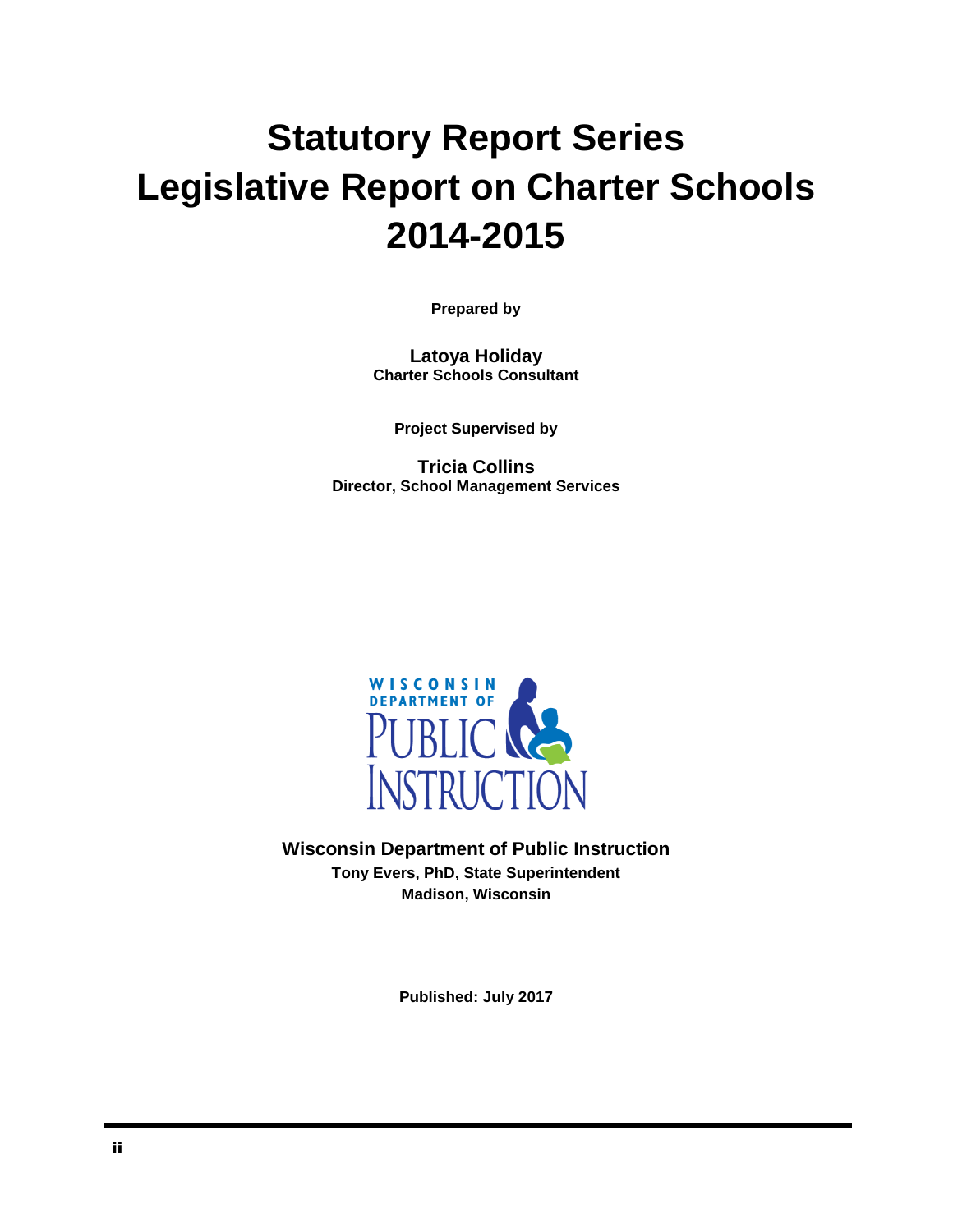# **Table of Contents**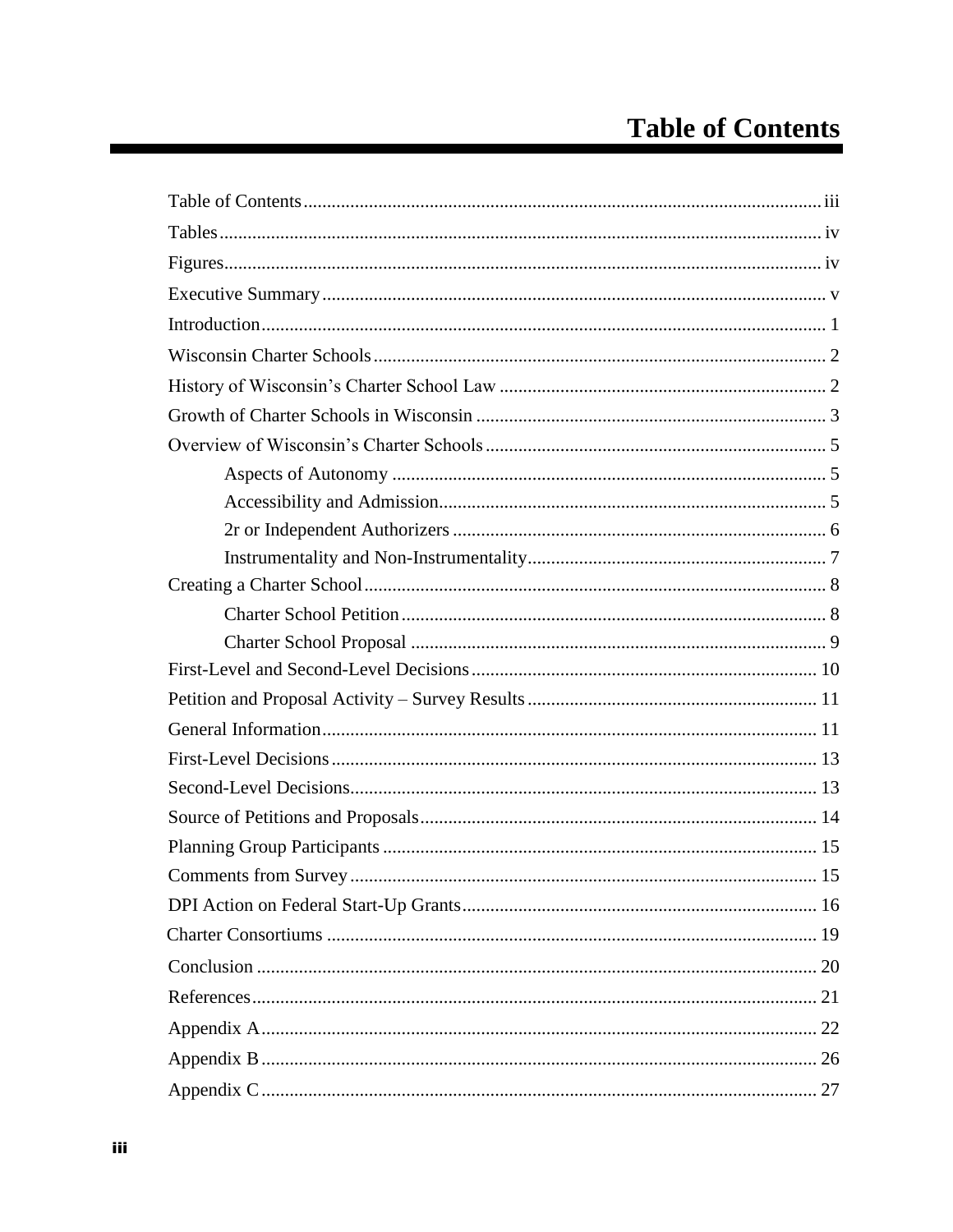# **Tables**

| Table 1 |                                                                                 |
|---------|---------------------------------------------------------------------------------|
| Table 2 |                                                                                 |
| Table 3 |                                                                                 |
| Table 4 |                                                                                 |
| Table 5 |                                                                                 |
| Table 6 |                                                                                 |
| Table 7 |                                                                                 |
| Table 8 |                                                                                 |
| Table 9 | The DPI Action on Grant Applications Submitted in April 2014  16                |
|         | Table 10 School Districts Engaged in Multi-District/Partner Charter Activity 19 |

# **Figures**

| Figure 1 Comparison by CESA – Number of First-Level Decisions on Proposed New                                                                                            |  |
|--------------------------------------------------------------------------------------------------------------------------------------------------------------------------|--|
|                                                                                                                                                                          |  |
| Figure 2 Comparison by CESA – The Number of Districts with Operating Charter Schools<br>and the Number of Districts with First-Level Decisions on New Charter Schools in |  |
|                                                                                                                                                                          |  |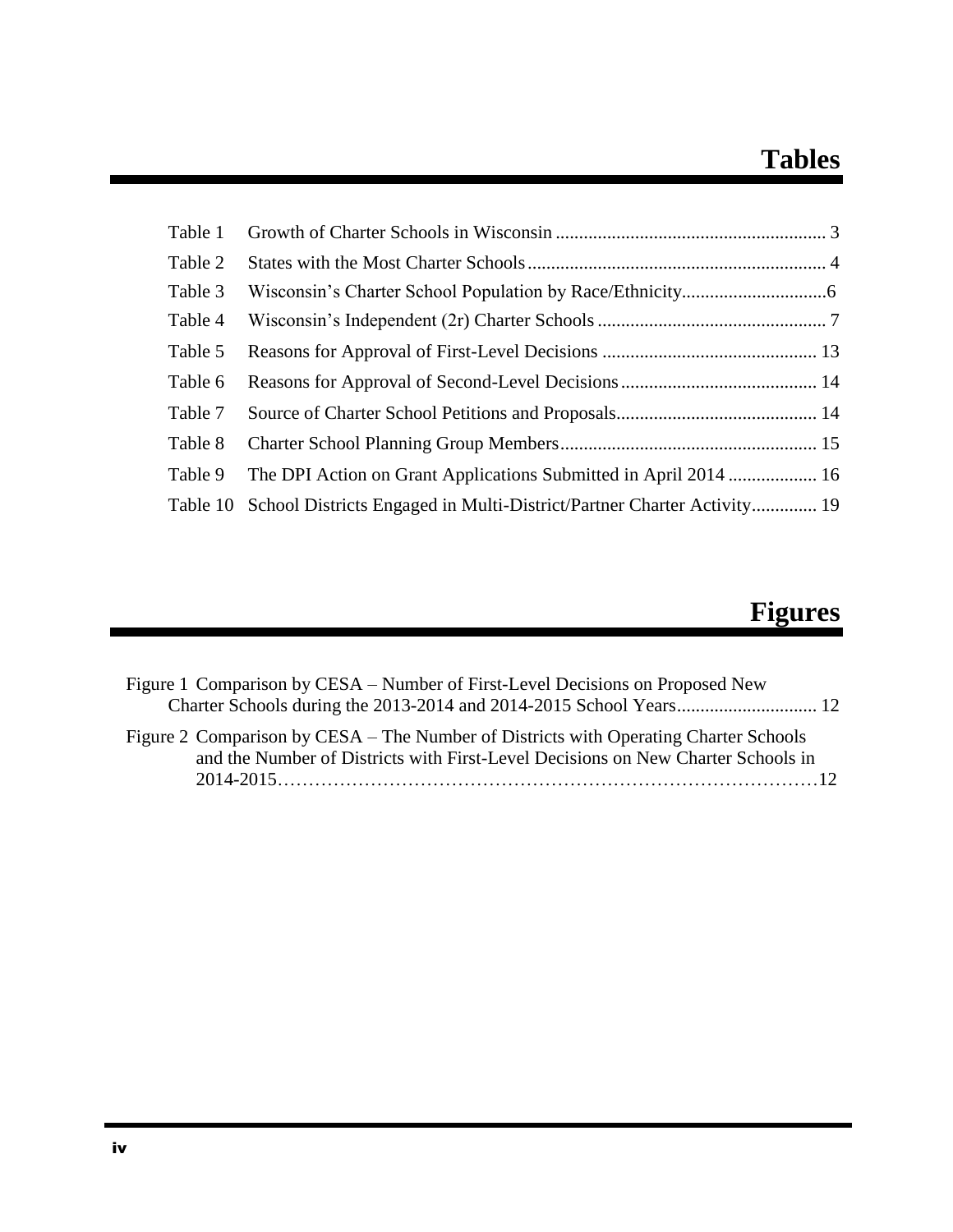As stated in § 115.28 (49), Wis. Stats., the Wisconsin Department for Public Instruction (DPI) is required to submit this report to the Legislature in the manner provided under § 13.172 (2), Wis. Stats., regarding the status of existing charter schools, the number of petitions for new charter schools, and the action taken by school boards and the DPI on petitions for new charter schools. This report offers the results of new charter school activity in the 424 Wisconsin school districts during the 2014-2015 school year.

This report documents two distinct levels of decision making regarding charter school proposals. A first-level decision occurs during the charter school's *development* stage. The school district may approve further study of a charter school concept, participate in a consortium of school districts interested in opening a charter school, or sign a planning grant with the purposes of seeking federal charter school planning funds from the DPI. A second-level decision occurs during the *implementation* stage. The school district issues a charter school contract, provides a signature on an agreement to participate in a multi-district charter school, or signs an implementation grant with the purpose of seeking federal charter school startup funds from the DPI.

The DPI conducted an electronic survey and personally contacted school district officials to compile the necessary data. One hundred percent of the Wisconsin school districts responded to the survey.

During the 2014-2015 school year, 24 districts (5.7 percent) reported charter school activity as defined above, including at least one district in eleven of the twelve regional Cooperative Educational Services Agencies(CESA). A breakdown of the activity shows 21 school boards made 28 first-level charter school decisions, and 18 school boards made 18 second-level charter school decisions. Of the first-level decisions, 27 of 28 (96.4 percent) were approved. Of the second-level decisions, 17 of 18 (94.4 percent) were approved. While 6 districts reported a first-level decision and not a second-level decision, only 3 school districts reported a second-level decision but not a first-level decision.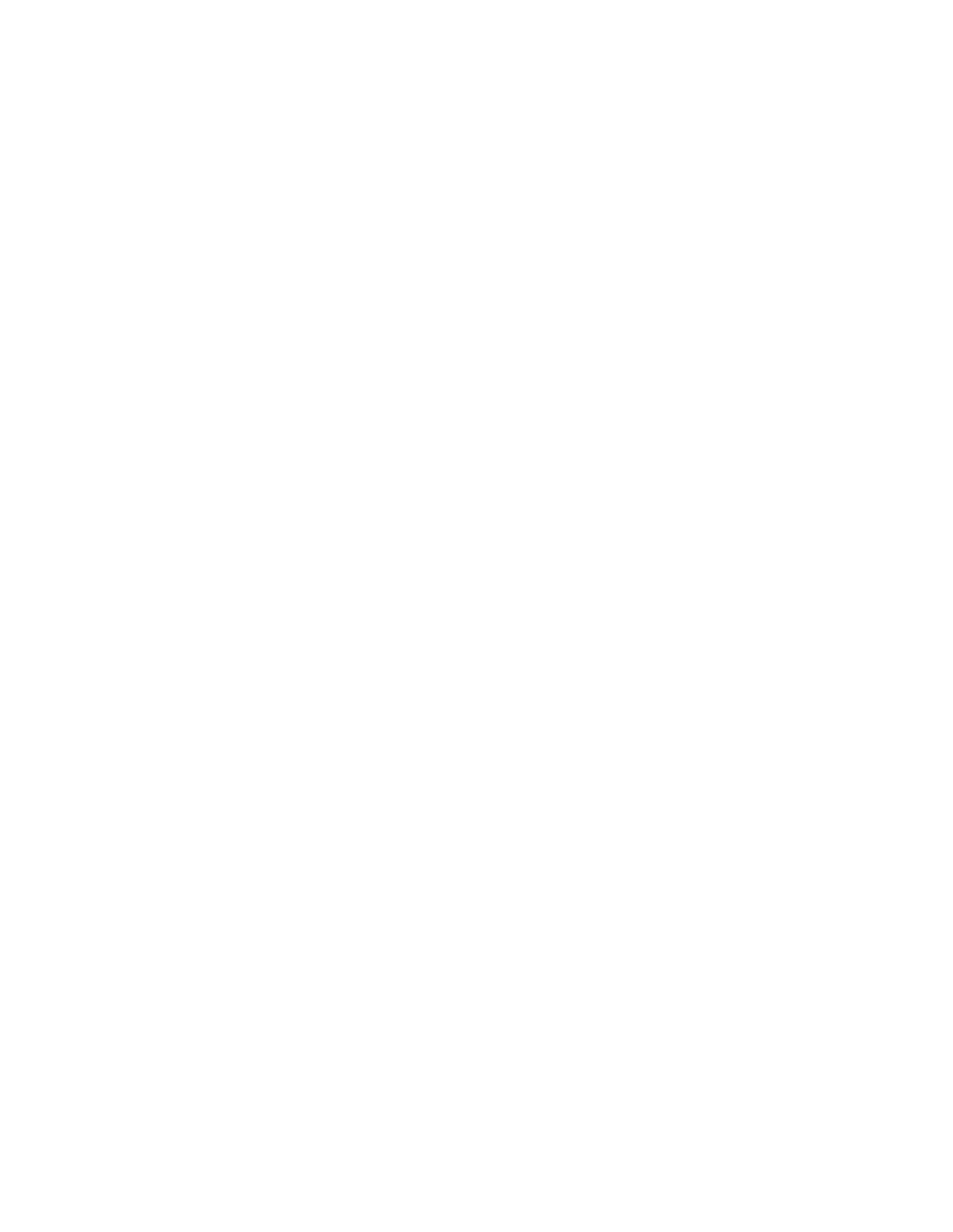# **Introduction**

Charter schools, as defined by the United States Department of Education (USDE), are a form of public school choice that provides innovative educational options for parents and students. Charter schools are nonsectarian and are created through a contract, or *charter*, between the operators and a chartering authority. The charter defines the school's mission and describes how the school will meet the special needs and interests of its community, parents, and students. Therefore, charter schools become, in essence, living laboratories that may influence the larger public school system and introduce an element of entrepreneurship within that system. Although many goals for educating and preparing children are similar, each charter school fulfills a specific local need in education by offering choices in areas such as curriculum, teaching methodology, and classroom structure. The chartering authority holds the school accountable to the performance measures included in its charter. These performance measures are related to student achievement, management, operations, financial performance and other areas. Wisconsin's charter school law gives charter schools freedom from most state rules and regulations in exchange for greater accountability for results.

Charter schools have been in existence since the early 1990s. Minnesota passed the first charter school law in 1991. The following year, the first charter school in the United States opened in the Minneapolis-St. Paul area. Ten years later, in 2000, over 1,700 charter schools were in operation, serving approximately 430,000 school children (Hill, Lake, Celio, Campbell, Herdman & Bulkley 2001). During the 2014-15 school year, there were approximately 6,700 charter schools in operation across 40 states and the District of Columbia serving over 2.8 million students. (National Alliance for Public Charter Schools, 2015).

Stimulated by a boost of federal funding for charter schools, the number of charter schools over the last two decades has increased. Since the inception of the federal Charter Schools Program (CSP) in 1995, the U.S. Department of Education has awarded over \$3.3 billion to fund the startup, replication and expansion of quality charter schools (USDE, 2015).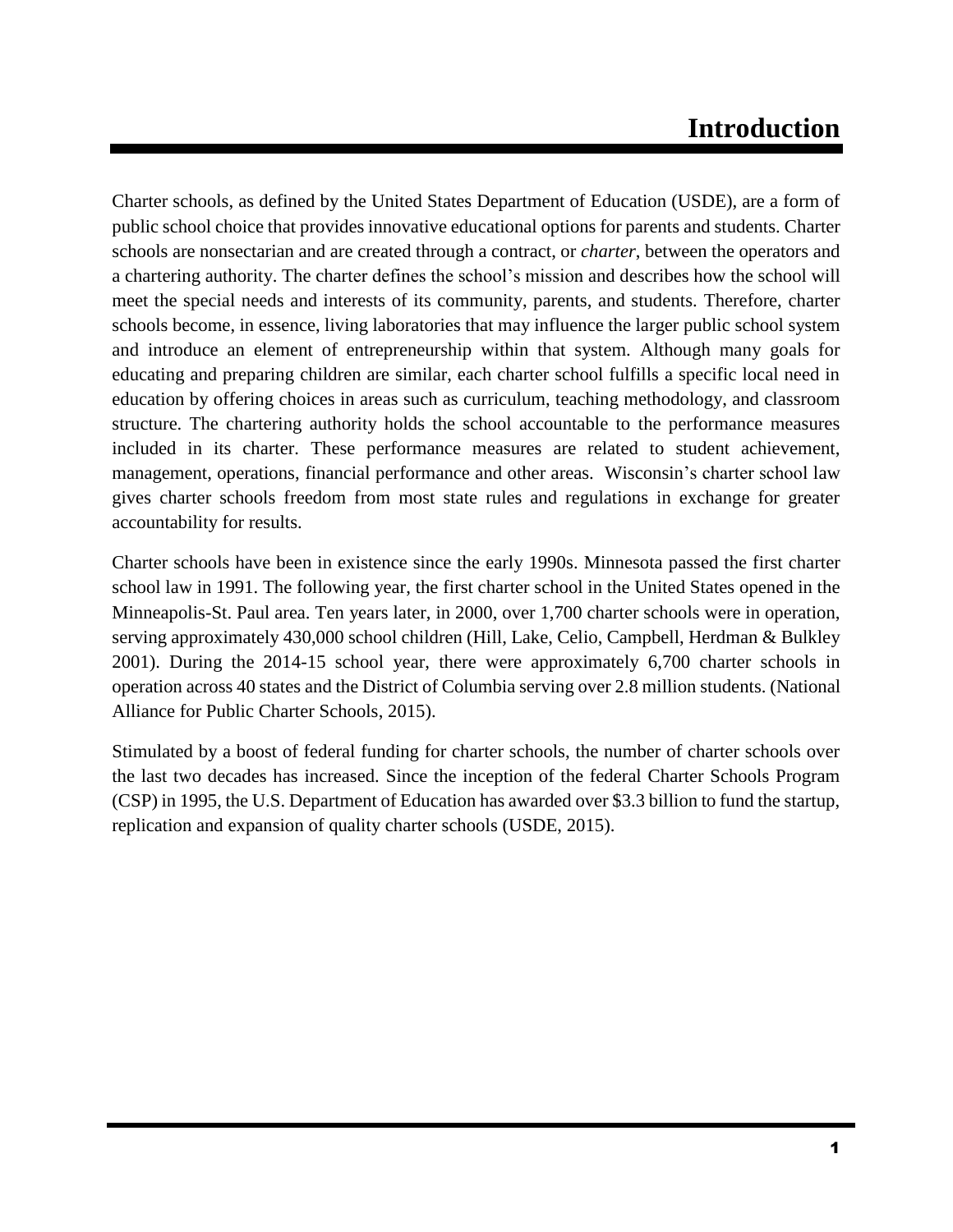### **History of Wisconsin's Charter School Law**

The Wisconsin Legislature established the Wisconsin Charter School Program in 1993 to provide educational alternatives for students in kindergarten through grade twelve. The initial law permitted ten school districts to establish up to two charter schools each, creating a cap of twenty schools statewide. The Stevens Point Area School Board authorized Wisconsin's first charter school in 1994. In 1995, revisions to the law gave chartering authority to school boards statewide and eliminated the cap.

Further changes to the law allowed other entities besides school boards the ability to authorize charter schools. In 1997, the state gave chartering authority in Milwaukee to the chancellor of the University of Wisconsin – Milwaukee (UW-Milwaukee), the Milwaukee Area Technical College (MATC), and the Common Council of the City of Milwaukee. In the 1998 budget adjustment session, the state allowed districts to contract with one of the twelve Cooperative Educational Service Agencies (CESAs) to operate a charter school located within the CESA's region. In the 2001-2003 budget bills, the University of Wisconsin – Parkside (UW-Parkside) was given chartering authority, allowing it to establish a single charter school. These independent chartering entities (UW-Milwaukee, UW-Parkside, MATC, and the City of Milwaukee) are often referred to as 2r authorizers because §118.40 (2r) is the statute that pertains to these entities. (For more information, see *2r or Independent Authorizers*.)

In addition to increasing the number of authorizing entities, the law has undergone other modifications. The 1998 budget adjustment session established: a) procedures for when a school board is petitioned for the opening of a charter school; b) procedures for converting a nonsectarian private school to a charter school; and c) the requirement for charter schools to state their relationship with a school district as an instrumentality or non-instrumentality. Changes that occurred in the 2003-2005 biennial budget exempted a specific charter school sponsored by UW-Milwaukee (Woodlands Academy) from some residency requirements. Additional changes in 2005 resulted in the elimination of previous school year attendance requirements for students residing in Milwaukee. In 2006, the law was changed again to allow authorizers to enter into a contract with a charter school that enrolls or offers limited courses to one sex, provided that a comparable school or course is available to the opposite sex. In 2008, the law was further amended to clarify requirements for virtual charter schools*.* In 2013, the legislature expanded the locations of charter schools authorized by the UW-Milwaukee to include charter schools located anywhere in Milwaukee County or in an adjacent county. In addition, students who reside in Milwaukee County or in an adjacent county can now attend any independent 2r charter school established in Milwaukee County or in an adjacent county.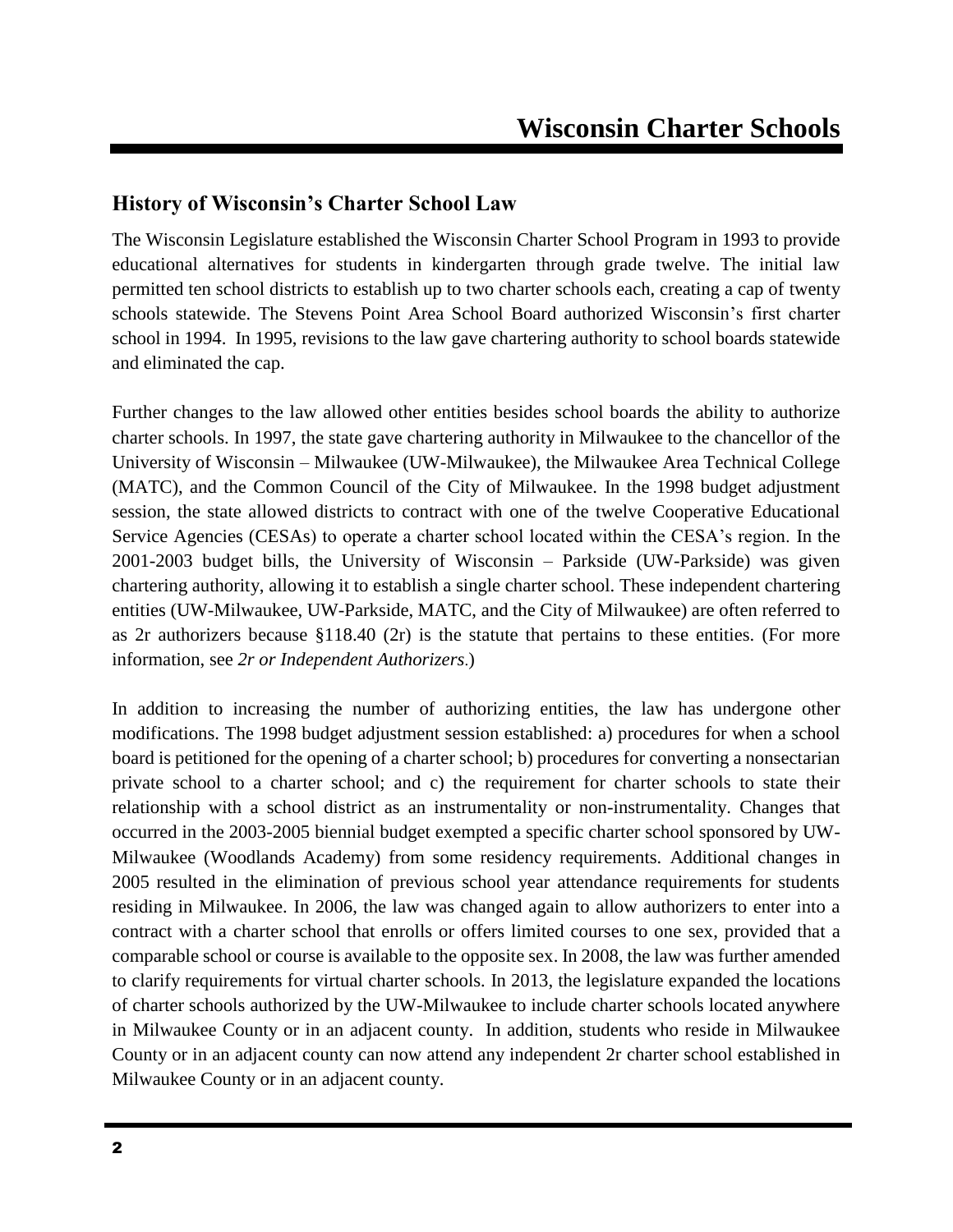### **Growth of Charter Schools in Wisconsin**

With changes in the law, increased federal funding, and greater interest, the number of charter schools in Wisconsin has grown. Table 1 shows the growth of Wisconsin charter schools from fall of 1994 to fall of 2014.

| Year      | Number of<br><b>Charter Schools</b> | <b>Percent Increase</b><br>from Year Before |
|-----------|-------------------------------------|---------------------------------------------|
| 1994-1995 | 1                                   |                                             |
| 1995-1996 | 8                                   | 700%                                        |
| 1996-1997 | 13                                  | 63%                                         |
| 1997-1998 | 18                                  | 38%                                         |
| 1998-1999 | 40                                  | 122%                                        |
| 1999-2000 | 64                                  | 60%                                         |
| 2000-2001 | 92                                  | 44%                                         |
| 2001-2002 | 106                                 | 15%                                         |
| 2002-2003 | 126                                 | 19%                                         |
| 2003-2004 | 136                                 | 8%                                          |
| 2004-2005 | 162                                 | 19%                                         |
| 2005-2006 | 181                                 | 12%                                         |
| 2006-2007 | 188                                 | 4%                                          |
| 2007-2008 | 231                                 | 23%                                         |
| 2008-2009 | 221                                 | $-4\%$                                      |
| 2009-2010 | 206                                 | $-7\%$                                      |
| 2010-2011 | 206                                 | 0%                                          |
| 2011-2012 | 232                                 | 13%                                         |
| 2012-2013 | 238                                 | 3%                                          |
| 2013-2014 | 242                                 | 2%                                          |
| 2014-2015 | 243                                 | 0.4%                                        |

Table 1

Source: The Wisconsin Department of Public Instruction, 2015

For the 2014-2015 school year, 243 charter schools were in operation in Wisconsin, an increase of 0.4% from the previous school year. There were 98 Wisconsin school boards that authorized 220 charter schools, and three non-school board authorizers sponsored 23 charter schools. While 22 new charter schools opened in 2014, by the end of the 2014-15 school year 14 charter schools closed for a variety of reasons, including financial difficulties and low student enrollment. Nevertheless, Wisconsin ranks among the top ten states in the U.S. with the most charter schools in operation (see Table 2). Over 44,000 Wisconsin students (5.1% of all Wisconsin K-12 students) attended a charter school during the 2014-2015 school year.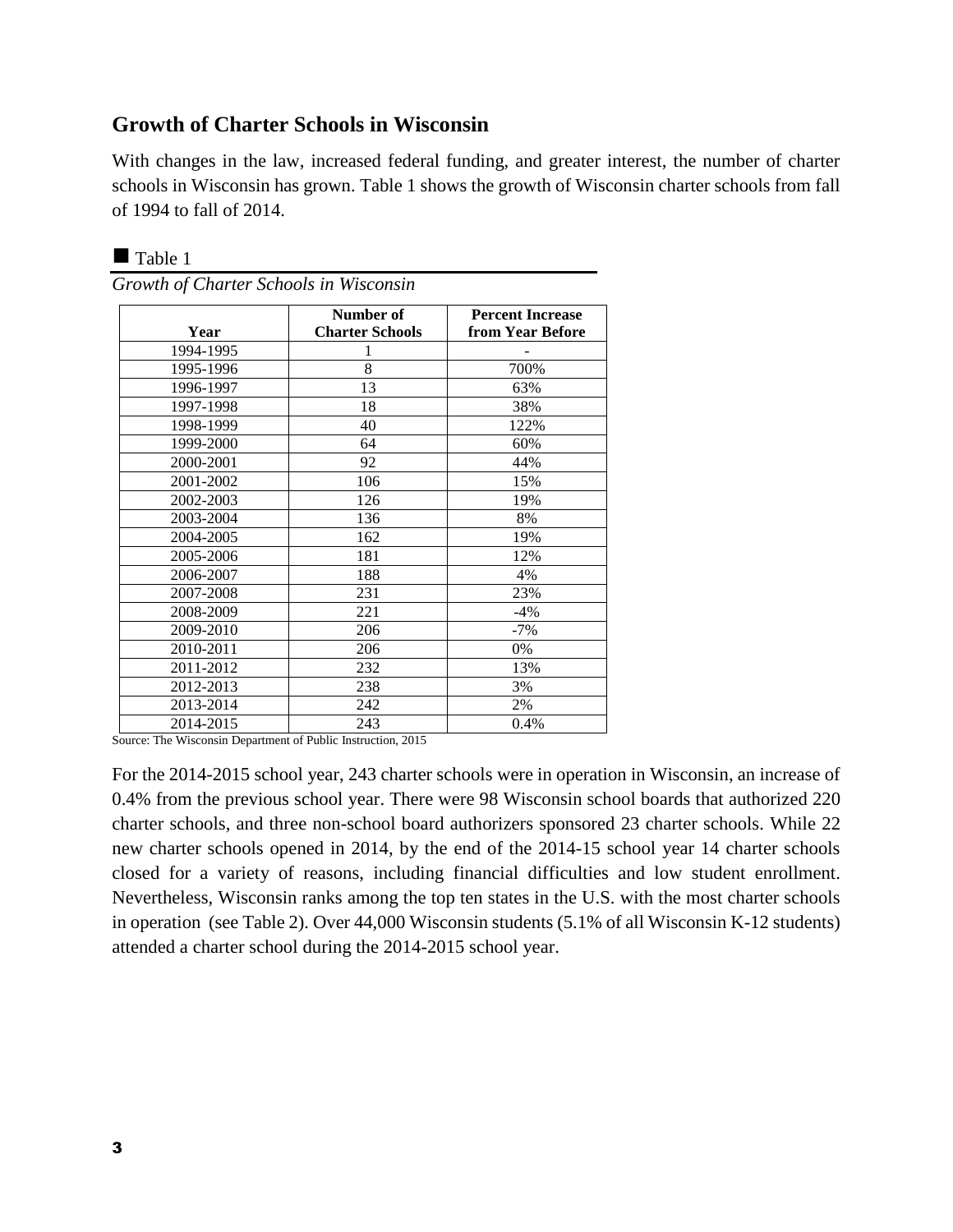### $\blacksquare$  Table 2

*States with the Most Charter Schools*

|              | <b>Total Number of Charter Schools</b> |           |           |           |           |
|--------------|----------------------------------------|-----------|-----------|-----------|-----------|
| <b>State</b> | 2010-2011                              | 2011-2012 | 2012-2013 | 2013-2014 | 2014-2015 |
| California   | 913                                    | 984       | 1065      | 1130      | 1184      |
| Florida      | 461                                    | 516       | 576       | 625       | 653       |
| Arizona      | 508                                    | 531       | 534       | 605       | 623       |
| Ohio         | 341                                    | 357       | 374       | 400       | 384       |
| Michigan     | 241                                    | 256       | 276       | 297       | 307       |
| Texas        | 277                                    | 270       | 280       | 280       | 275       |
| New York     | 170                                    | 184       | 209       | 233       | 248       |
| Wisconsin    | 206                                    | 232       | 238       | 242       | 243       |
| Pennsylvania | 147                                    | 162       | 175       | 176       | 176       |

Source: The National Alliance for Public Charter Schools, 2015.

In 2009, DPI of Wisconsin was the recipient of a \$69 million federal WCSP grant to support the development and implementation of new charter schools and the dissemination of best practices of current charter schools. These federal funds were disseminated through the Wisconsin Charter School Program (WCSP) administered by the DPI. During the 2014-15 school year, the DPI awarded over \$8 million to 50 charter schools for planning, implementation and dissemination activities

The goals for the WCSP include a) the opening of 130 new charter schools; b) the majority of schools having adequate yearly progress (AYP) on assessments statewide; c) charter schools meeting or exceeding state proficiency levels in math and reading; d) improving the graduation rate for charter school students; e) awarding at least fifteen dissemination grants to support charter and traditional schools for the benefit of students and their educational achievement; and f) the majority of charter schools demonstrating strong leadership and fiscal stability after three years of operation.

It should be noted that, while charter school grant funds may influence and encourage the development of charter schools, chartering a new school at the local level is a separate and distinct activity from applying for charter school grant funds. Chartering requires communication and decision making between the operator of the charter school and the local authorizer, usually the school board. There are some charter schools operating in Wisconsin that do not apply for or receive any funds through the WCSP.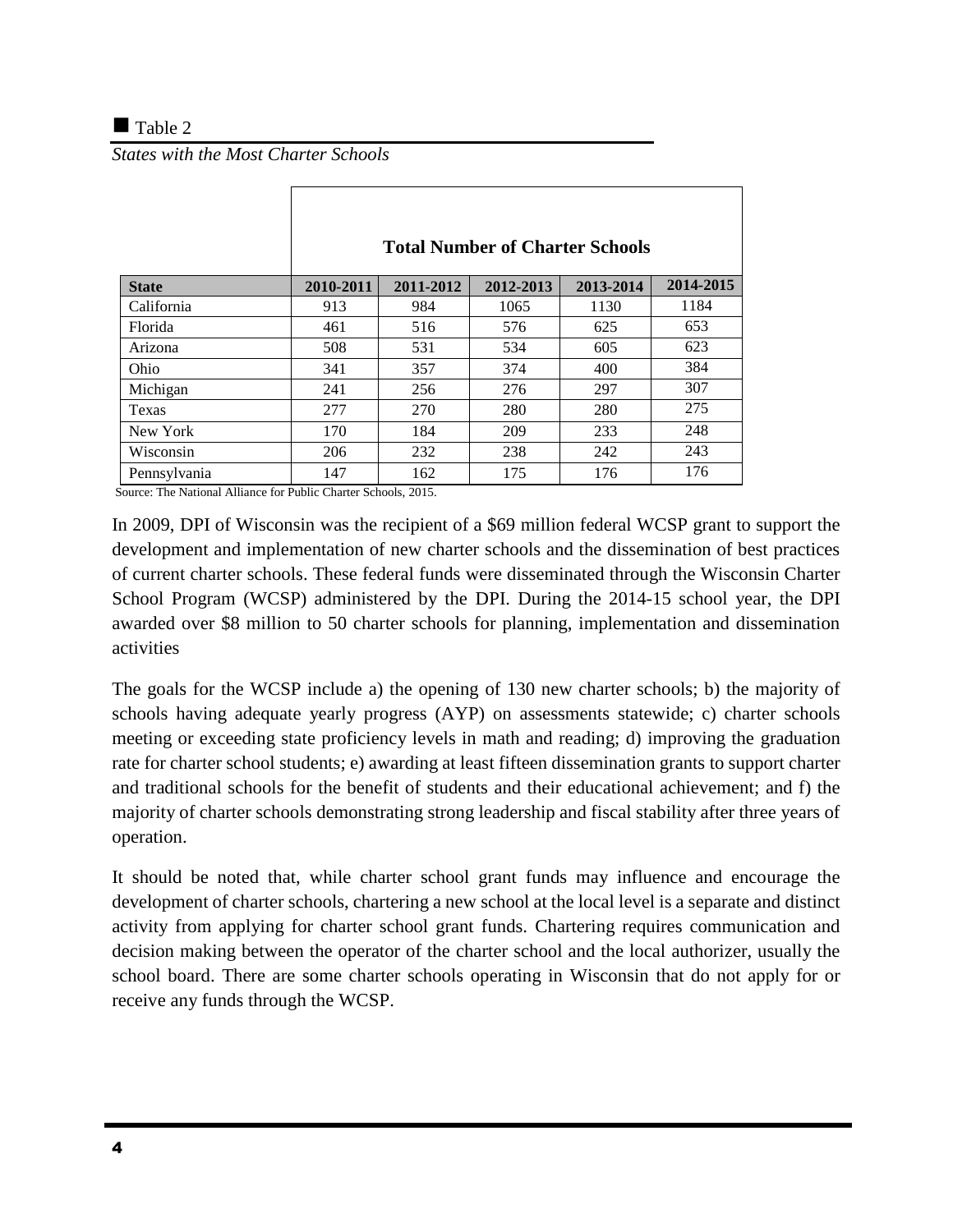### **Overview of Wisconsin's Charter Schools**

Below is a brief overview of Wisconsin's charter schools. This and related information can be found on the DPI charter school website at [http://dpi.wi.gov/sms/charter-schools.](http://dpi.wi.gov/sms/charter-schools) Additionally, the DPI publishes an annual charter school yearbook that includes a description of each operating charter school in the state.

### *Aspects of Autonomy*

Wisconsin's charter schools are exempt from most state requirements regarding public education. However, they are not exempt from local school board policies unless negotiated and documented in the charter school contract. The purpose of these exemptions is to allow charter school developers to be free in creating and establishing independent governance and administrative structures.

Charter schools are free to be creative in developing their administrative and governance structures. However, parental involvement is very important and the governing board must be autonomous and independent of the authorizer. The governance board's autonomy must extend to making decisions on issues related to policy, budget, and personnel. Therefore, a majority of the governance board members must be non-school district employees and non-school board members. Many charter schools break from traditional management models by establishing decision-making boards that include school staff, parents, area employers, and student representatives. Others have parent and teacher committees that address school needs, such as fund-raising and the budget. Parental involvement and participation are hallmarks of charter schools. Although many parents readily volunteer, parental service may not be made a condition of pupil admission.

### *Accessibility and Admission*

Charter schools may not discriminate on the basis of sex, race, religion, national origin, ancestry, pregnancy, marital or parental status, sexual orientation, or physical, mental, emotional, or learning disability. In addition, Wisconsin's law requires the charter contract to describe how the school will achieve a racial and ethnic balance that reflects the balance in the school district as a whole.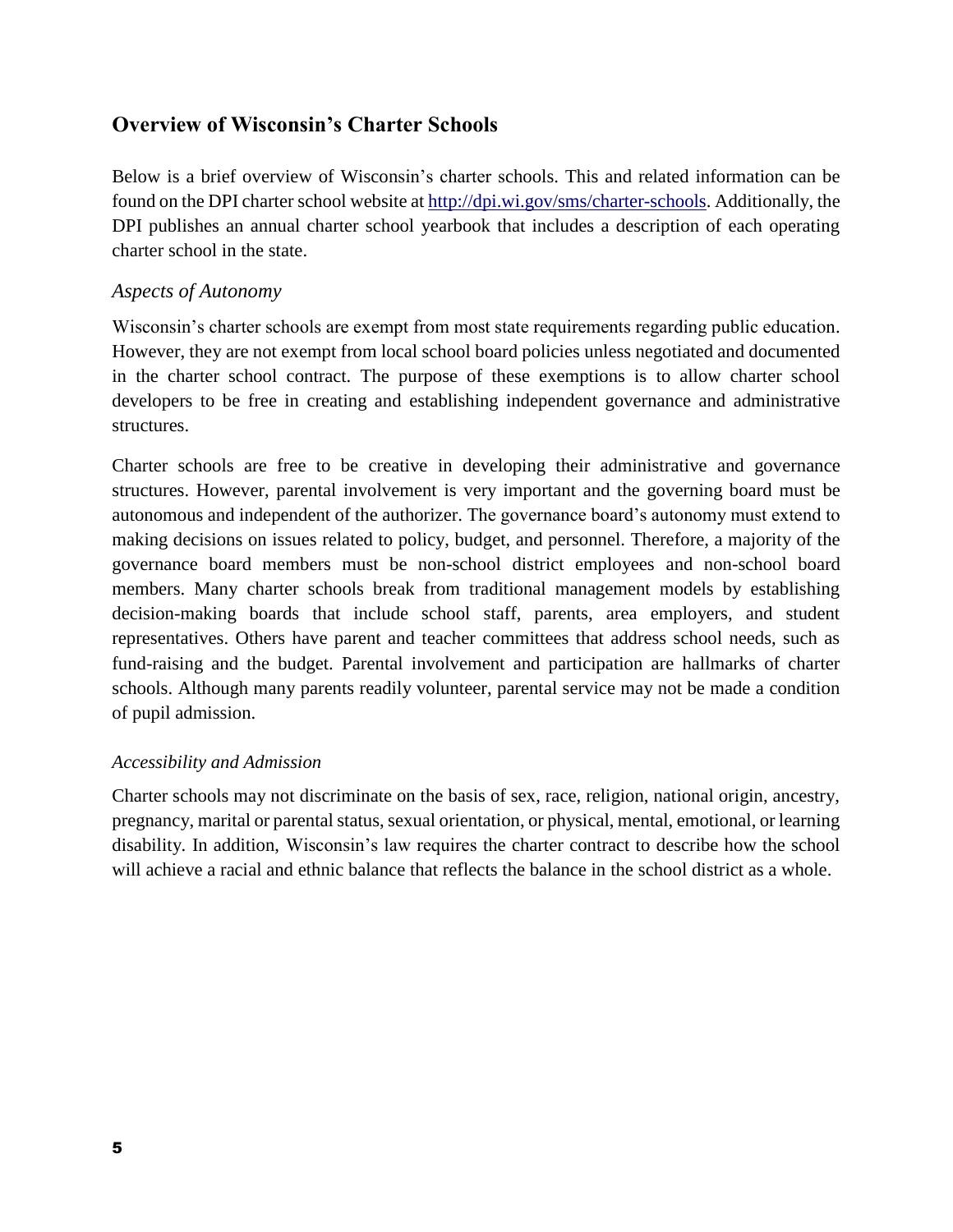### $\blacksquare$  Table 3

|                                   | 2014-2015      |              |  |
|-----------------------------------|----------------|--------------|--|
|                                   | <b>Charter</b> | <b>State</b> |  |
| White, not Hispanic               | 50.3%          | 71.8%        |  |
| Black, not Hispanic               | 25.4%          | 9.6%         |  |
| Hispanic                          | 16.1%          | 10.9%        |  |
| Asian/Pacific Islander            | 5.2%           | 3.8%         |  |
| American<br>Indian/Alaskan Native | 0.8%           | 1.2%         |  |
| Two or more races                 | 2.2%           | 2.7%         |  |

*Wisconsin's Charter School Population by Race/Ethnicity*

Source: The Wisconsin Department of Public Instruction, 2015

During the admission process, preference must be given to students living within the attendance area of an existing school that is converted to a charter school. Nonresident students who want to attend the charter school may apply to do so under the Wisconsin Public School Open Enrollment Program, though placement is not guaranteed. If more students apply to attend a charter school than there are spaces available, a random lottery must be held. A charter school cannot charge tuition.

Attendance at a charter school is voluntary, and the district must provide alternative public education for pupils who do not wish to attend the charter school or who are not admitted to the charter school due to space constraints. This provision also applies should a school board enter into a contract that would result in the conversion of all the public schools in the district to charter schools.

Charter schools receiving federal grant funds are subject to the Non-regulatory Guidance of the Public Charter Schools Program of the U.S. Department of Education. For a copy of this document, which clearly spells out admission and lottery requirements, please visit: [http://www2.ed.gov/programs/charter/nonregulatory-guidance.html.](http://www2.ed.gov/programs/charter/nonregulatory-guidance.html)

### *Independent Authorizers*

Although most authorizers are school districts, there are other entities that state law permits to authorize charter schools. These entities include UW-Milwaukee, Milwaukee Area Technical College, Common Council of the City of Milwaukee, and UW-Parkside. These independent chartering entities are often referred to as 2r authorizers because §118.40 (2r) is the statute that grants authorizing authority to these entities.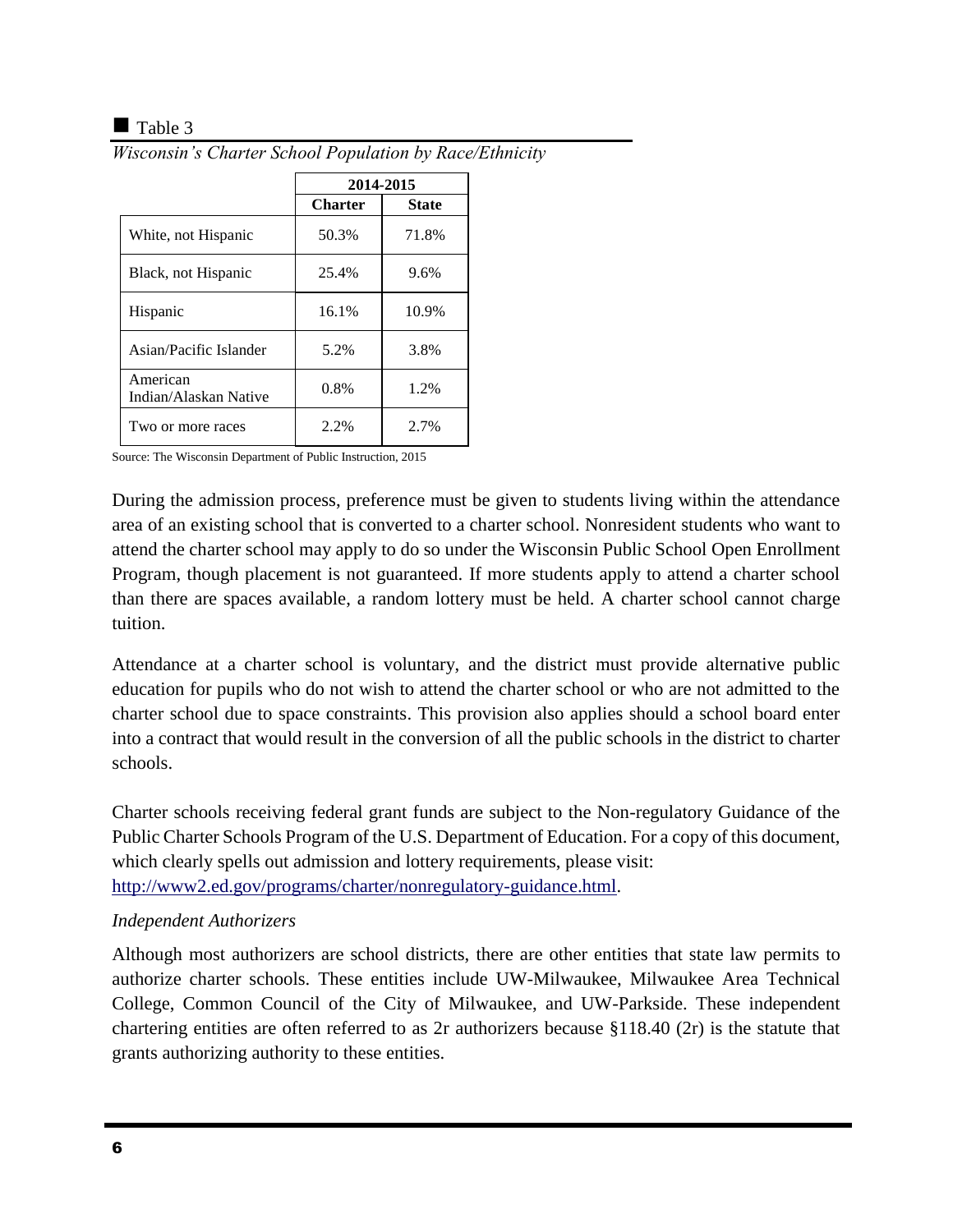During the 2014-2015 school year, there was a total of 23 independent (2r) charter schools in operation in Wisconsin. Table 3 shows a list of these schools and their authorizers.

### $\blacksquare$  Table 4

|     | <b>Authorizer</b> | <b>School</b>                                                  |
|-----|-------------------|----------------------------------------------------------------|
| 1.  | City of Milwaukee | Central City Cyber School                                      |
| 2.  | City of Milwaukee | Darrell Lynn Hines Academy                                     |
| 3.  | City of Milwaukee | Downtown Montessori Academy                                    |
| 4.  | City of Milwaukee | Escuela Verde                                                  |
| 5.  | City of Milwaukee | King's Academy                                                 |
| 6.  | City of Milwaukee | Milwaukee Academy of Science                                   |
| 7.  | City of Milwaukee | Milwaukee Collegiate Academy                                   |
| 8.  | City of Milwaukee | Milwaukee Math and Science Academy                             |
| 9.  | City of Milwaukee | North Point Lighthouse Charter School                          |
| 10. | City of Milwaukee | Rocketship Southside Community Prep                            |
| 11. | UW-Milwaukee      | <b>Bruce Guadalupe Community School</b>                        |
| 12. | UW-Milwaukee      | Capitol West Academy                                           |
| 13. | UW-Milwaukee      | Milwaukee College Preparatory School - 36 <sup>th</sup> Street |
| 14. | UW-Milwaukee      | Milwaukee College Preparatory School-North Campus              |
| 15. | UW-Milwaukee      | Milwaukee Scholars Charter School                              |
| 16. | UW-Milwaukee      | School for Early Development & Achievement (SEDA)              |
| 17. | UW-Milwaukee      | Seeds of Health Elementary School                              |
| 18. | UW-Milwaukee      | Tenor High School                                              |
| 19. | UW-Milwaukee      | Urban Day Charter School, Inc.                                 |
| 20. | UW-Milwaukee      | <b>VERITAS High School</b>                                     |
| 21. | UW-Milwaukee      | <b>Woodlands School</b>                                        |
| 22. | UW-Milwaukee      | <b>Woodlands School East</b>                                   |
| 23. | UW-Parkside       | 21st Century Preparatory School                                |

*Wisconsin's Independent (2r) Charter Schools* 

Source: The Wisconsin Department of Public Instruction, 2015

### *Instrumentality and Non-Instrumentality*

In school districts, the school board may determine whether the charter school is an instrumentality of the school district in which it is located. If the board deems it an instrumentality, the district employs all personnel for the charter school. If the board determines the charter school is not an instrumentality, the personnel are considered employees of the charter school. In 2014-2015, of the 220 charter schools authorized by districts, there were 187 (85 percent) instrumentality and 33 (15 percent) non-instrumentality charter schools.

Although some charter schools are identified as instrumentalities of the district, the word "instrumentality" is not defined in the charter school law and has had limited use in Wisconsin. The word was initially included in the charter law to ensure continuing eligibility of charter school teachers in the Wisconsin Retirement System. *Instrumentality* as used in the retirement law defines the *employer*, making it clear that the employing school district is responsible for worker's compensation, unemployment compensation, employee insurance and benefits, liability for acts of school staff members, and other employee-related matters.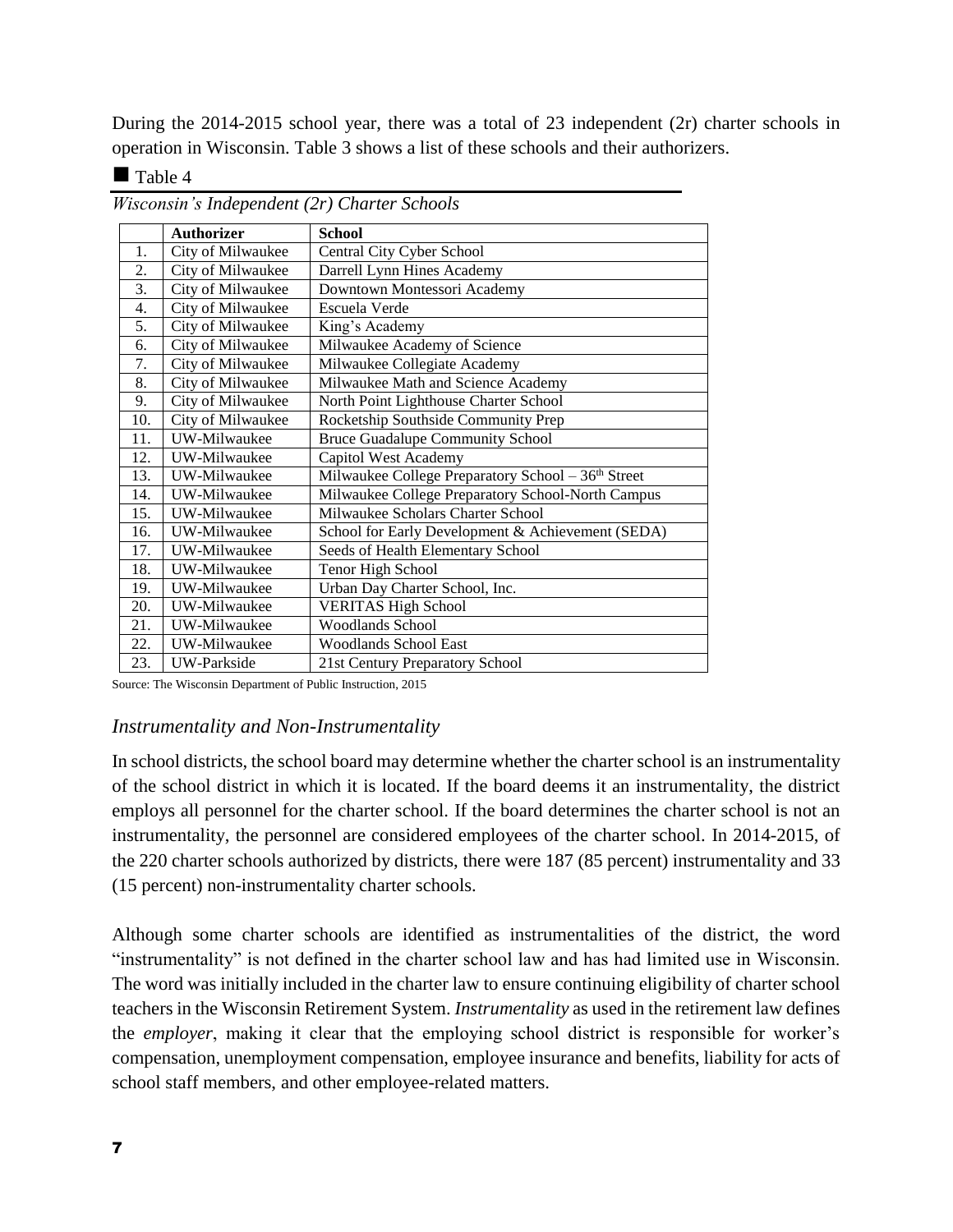### **Creating a Charter School**

In Wisconsin, there are two ways to create a charter school: by petition or by proposal. Each method is described below.

### *Charter School Petition*

### Written Petition

Writing a petition is a collaborative effort between local groups, usually including teachers, administrators, parents, community members, universities or technical colleges, CESAs, students, not-for-profit organizations, or for-profit businesses. Planning requires an understanding of state and federal law as it relates to education, local needs, and educational options.

By law, a petition must include all of the following information:

- 1. The name of the person who is seeking to establish the charter school.
- 2. The name of the person who will be in charge of the charter school and the manner in which administrative services will be provided.
- 3. A description of the educational program of the school.
- 4. The methods the school will use to enable pupils to attain the educational goals under §118.01, Wis. Stats.
- 5. The method by which pupil progress in attaining the educational goals under § 118.01, Wis. Stats., will be measured.
- 6. The governance structure of the school, including the method to be followed by the school to ensure parental involvement.
- 7. Subject to sub. (7) (a) and (am) and §118.19 (1), Wis. Stats. and §121.02 (1) (a) 2. Wis. Stats., the qualifications that must be met by the individuals to be employed in the school.
- 8. The procedures that the school will follow to ensure the health and safety of the pupils.
- 9. The means by which the school will achieve a racial and ethnic balance among its pupils that is reflective of the school district population.
- 10. The requirements for admission to the school.
- 11. The manner in which annual audits of the financial and programmatic operations of the school will be performed.
- 12. The procedures for disciplining pupils.
- 13. The public school alternatives for pupils who reside in the school district and do not wish to attend or are not admitted to the charter school.
- 14. A description of the school facilities and the types and limits of the liability insurance that the school will carry.
- 15. The effect of the establishment of the charter school on the liability of the school district.

To assist planners and authorizers, the DPI established a contract benchmark form that outlines required and suggested items for inclusion in a charter school contract (see Appendix A).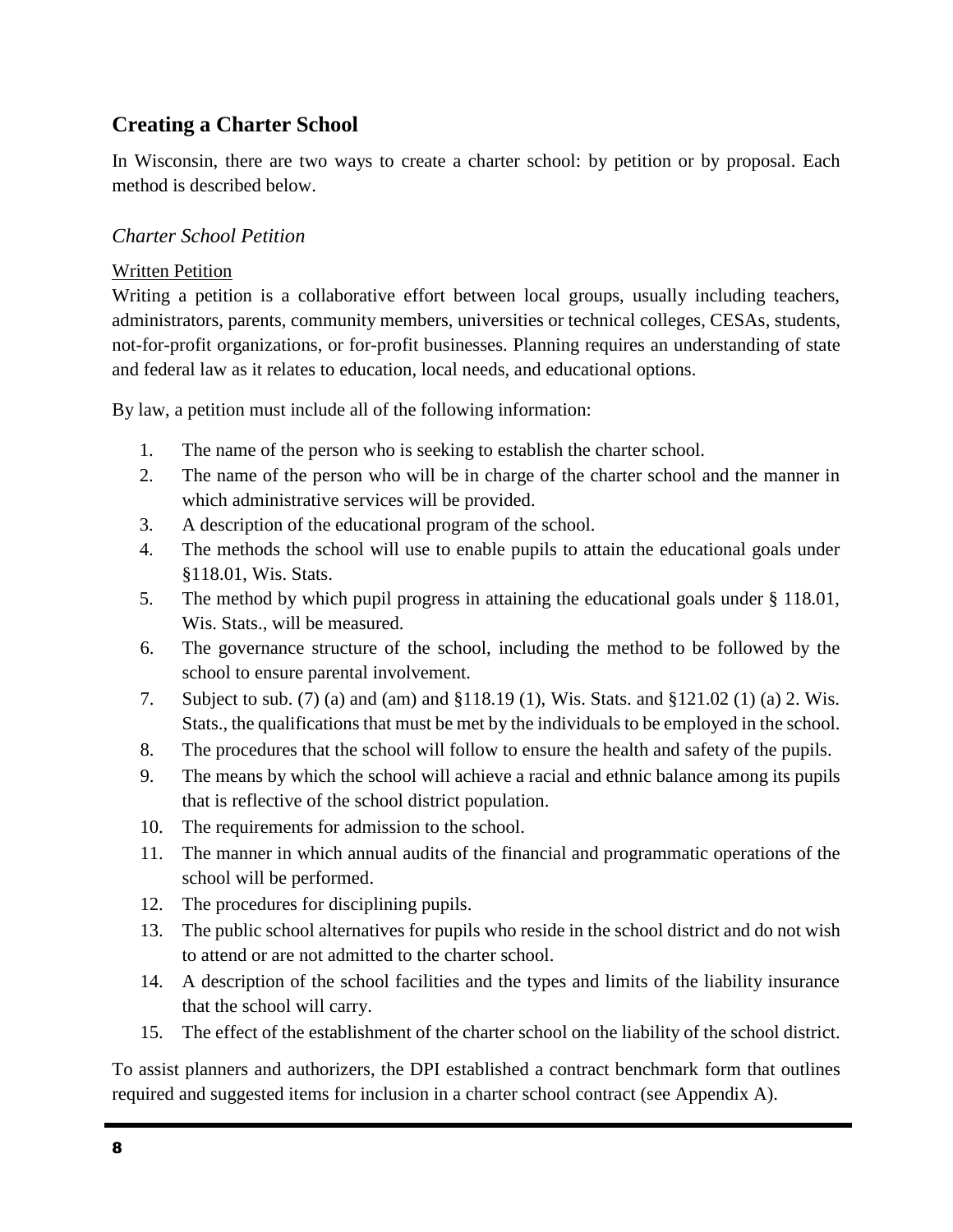After the petition has been written, it must be signed by at least 10 percent of the teachers districtwide or at least 50 percent of the teachers employed at one school. The petition, which requests that the school board establish a charter school, is then filed with the school district clerk.

### Public Hearing

The school board must hold a public hearing within 30 days after receiving a charter school petition. At the hearing, the school board considers both the level of employee and parental support described in the petition and the fiscal impact of the establishment of the charter school on the school district. Consequently, the school board may grant or deny the petition.

For Milwaukee only, if the school board denies a petition, then an appeal is possible. An appeal must be filed with the DPI within 30 days after receiving the denial from the school board. The DPI shall issue a decision, which is final and not subject to judicial review, within 30 days after receiving the appeal.

### **Contract**

If the school board grants a petition, the school board must contract with the person named in the petition to operate the charter school. The contract must include all fifteen provisions required in the petition and may include other provisions agreed to by all parties. The contract may not exceed five school years and may be renewed one or more terms not to exceed five years. The contract must specify the amount to be paid to the charter school during each school year.

### Conditions for Total Charter School Conversion

In special circumstances, a school board may grant a petition that would result in the conversion of all the public schools in the school district to charter schools. These circumstances must meet both of the following criteria:

- 1. At least 50 percent of the teachers employed by the school district sign the petition.
- 2. The school board provides alternative public school attendance arrangements for pupils who do not wish to attend or are not admitted to a charter school.

### *Charter School Proposal*

### Written Proposal

A school board may on its own initiative contract with an outside party to operate a charter school. The contract must include all of the fifteen provisions required in a petition (as noted above) and may include other provisions as agreed to by all parties. The term of this contract may not exceed five school years and may be renewed for one or more terms not exceeding five years. The contract must specify the amount to be paid to the charter school during each school year and often includes reasons and procedures for revocation or renewal.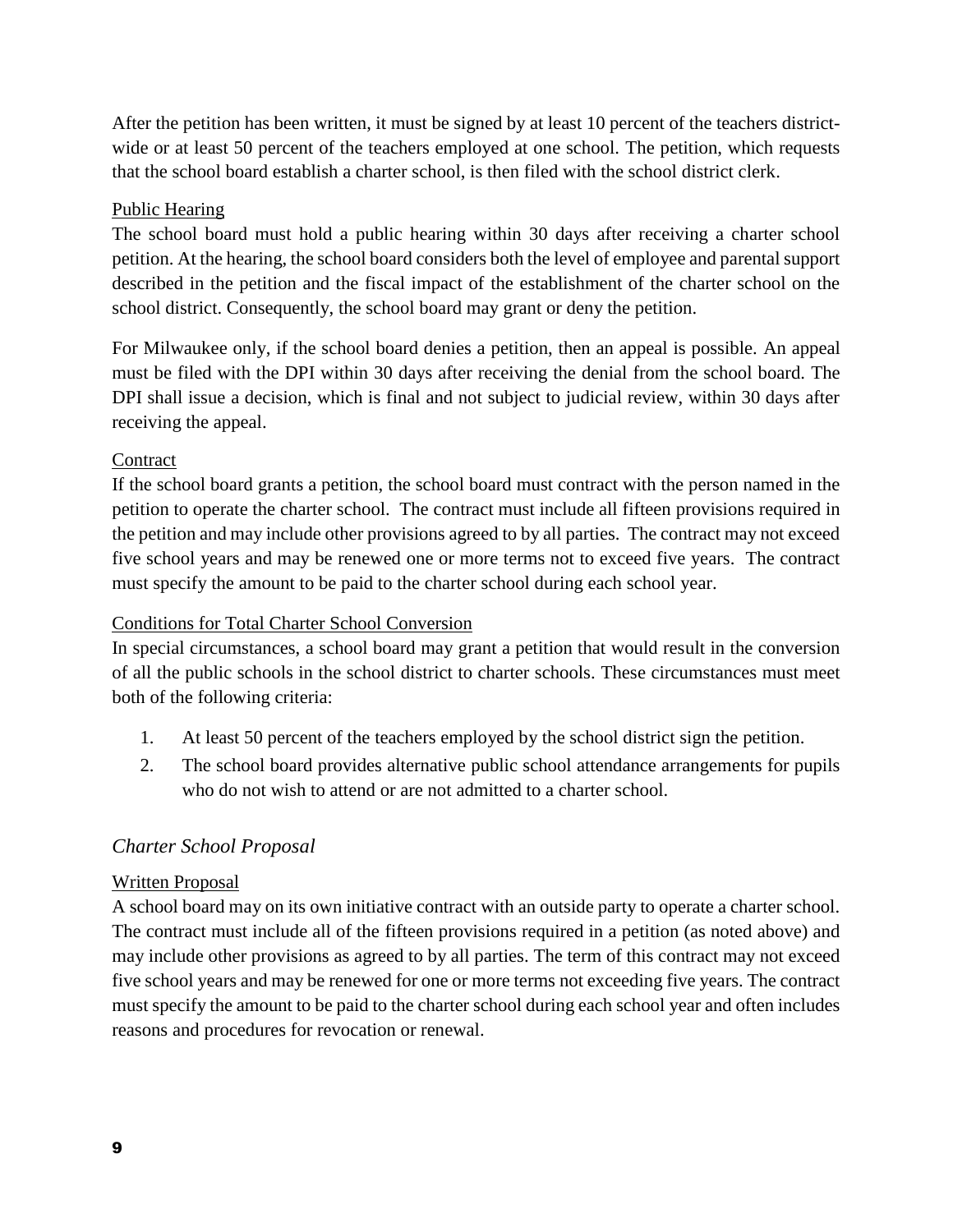### Notification

Whenever a school board intends to establish a charter school, §118.40 (1), Wis. Stats., requires that the State Superintendent of Public Instruction be notified. A notice must include a description of the proposed school. A charter school contract, submitted to the department and which must include fifteen items according to §118.40, Wis. Stats., satisfies this required notification.

### Public Hearing

In some situations, a private school may want to convert to a charter school or a school may want to convert to be a non-instrumentality charter school. This process starts with a public hearing held by the school district at least 30 days before entering into a contract. At the hearing, the school board considers both the level of employee and parental support for the changes and the fiscal impact of the establishment of the charter school on the school district.

### Conditions for Total Charter School Conversion

A school board may not enter into a contract that would result in the conversion of all public schools in the school district to charter schools, except as noted above under *Charter School Petition*.

### **First-Level and Second-Level Decisions**

School districts have two distinct levels of decision making related to charter schools. A first-level decision occurs during the *development* stage of a new charter school when the school district approves further study of a charter school concept, decides to participate in a consortium of school districts, or signs a planning grant with the purposes of seeking federal charter school planning funds from the DPI. A second-level decision occurs at the *implementation* stage when the school district issues a charter, provides a signature on an agreement to participate in a multi-district charter school, or signs an implementation grant with the purpose of seeking federal charter school startup funds from the DPI. Both levels of decision making are to help define petition and proposal activity as it relates to the planning and implementation of new charter schools. To measure this activity, the DPI annually distributes an electronic survey. The results of the 2014-2015 charter school activity survey are summarized in the next section.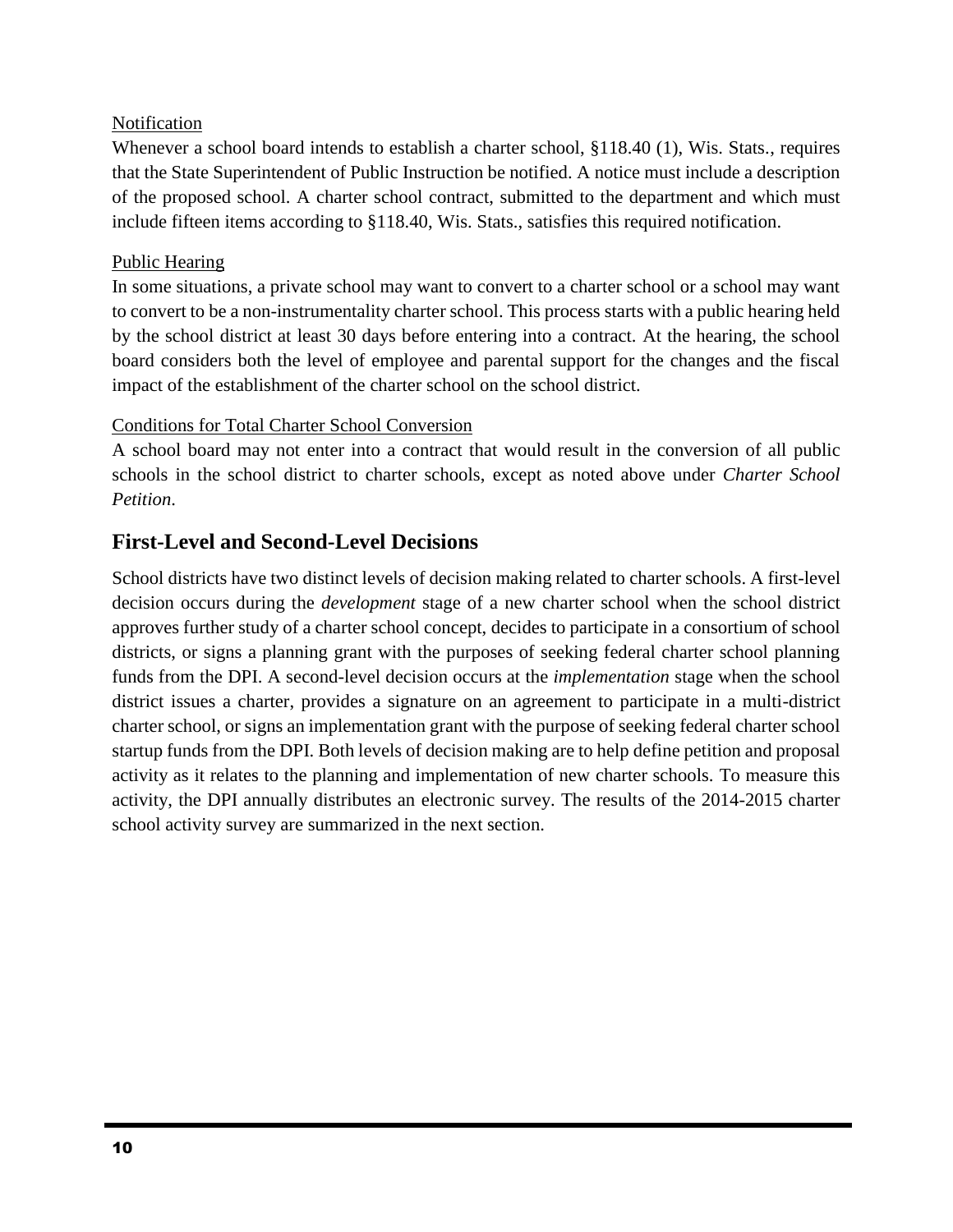# **Petition and Proposal Activity – Survey Results**

This section describes the petition and proposal activity in school districts during the 2014-2015 school year as well as the action taken by school districts and the DPI. The terms "proposal" and "petition" are used interchangeably here. Additionally, although there are multiple authorizers in the state of Wisconsin (e.g. independent authorizers), the data in this report specifically address local school board actions and do not include activity or actions taken on new charter school proposals by non-school board sponsors.

An introductory letter was mailed to the superintendents of all 424 school districts (see Appendix B). The letter requested that each district complete an electronic online survey that asked questions regarding charter school petitions and/or proposals during the 2014-2015 school year. By sending reminders and contacting districts directly, 100 percent of school districts responded.

The electronic online survey had 16 questions (see Appendix C). Questions 1-3 identified the district, district code, name and title of the person completing the survey. Questions 4-15 dealt with substantive issues related to charter school creation. The final question, 16, allowed for an open comment, giving districts an opportunity to comment generally about charter schools or comment specifically about the WCSP.

### **General Information**

Most of the survey respondents were high-level administrators. Specifically, 370 (87 percent) indicated their title as being District Administrator, Superintendent, or Interim Superintendent. Seven respondents (2 percent) noted they served as the Assistant Superintendent, Associate Superintendent or Deputy Superintendent of their districts. Twenty-four survey respondents (6 percent) indicated their position as Assistant to the Superintendent, Administrative Assistant, District Secretary or Executive Assistant. Sixteen survey respondents (4 percent) indicated their title as being a Charter School Coordinator, Charter School Principal, Director of Instruction, Director of Curriculum, Director of Pupil Services, Director of Technology and other directorlevel positions. The remaining survey respondents held positions such as Business Manager, Bookkeeper, Grants Administrator, Legal Counsel and others.

Figure 1 provides a breakdown by CESA, comparing the number of first-level decisions made on proposed new charter schools during the 2013-2014 and the 2014-2015 school years. As shown, the number of charter school petitions increased in CESAs 2, 7, 9, 10 and 11 while the number of first-level decisions made in CESA 12 remained the same. There were no first-level decisions made in CESA 8 during the 2013-14 or 2014-15 school years. All other CESAs saw a decrease in the initial stages of charter school activity between the two years.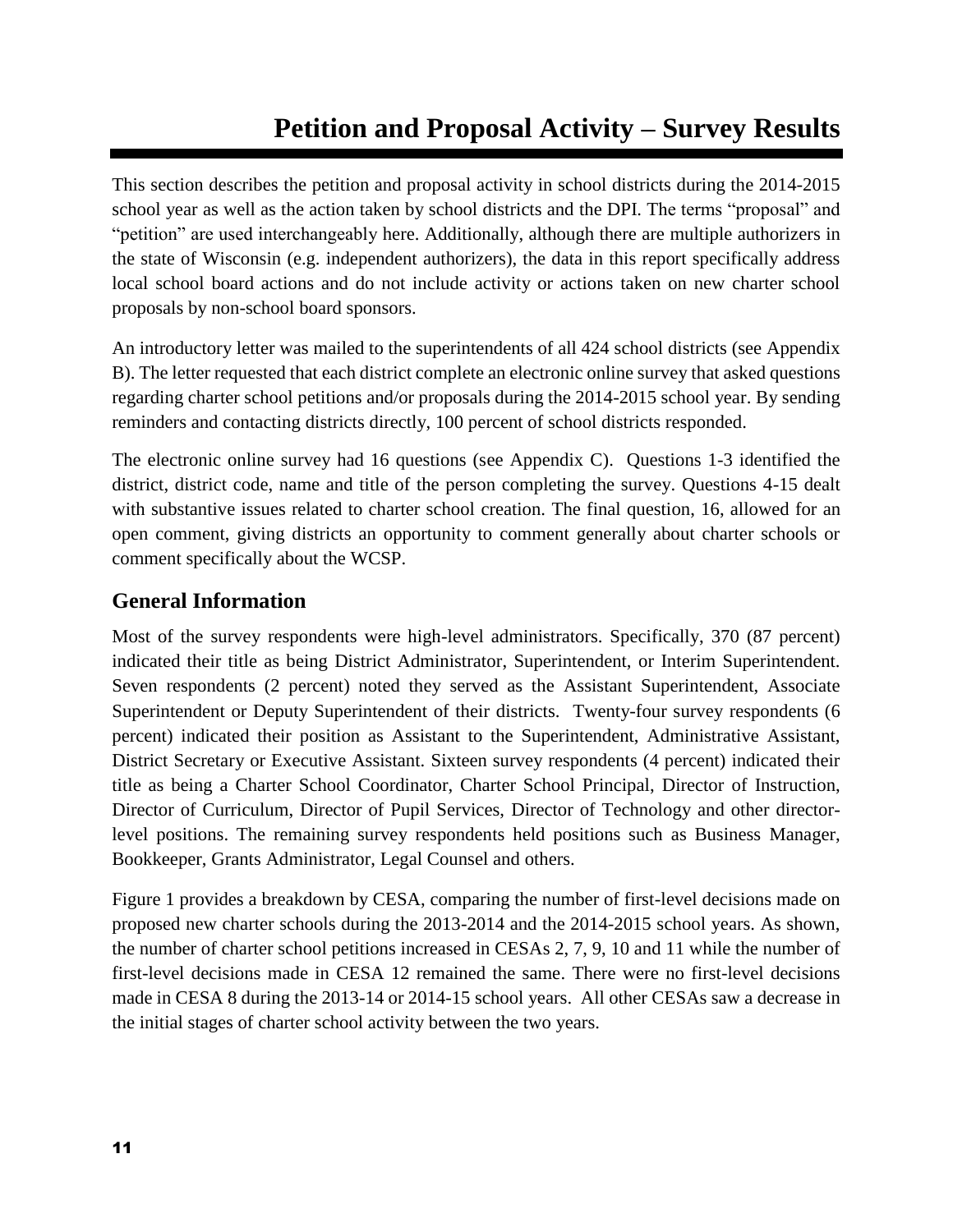### $\blacksquare$  Figure 1

*Comparison by CESA – Number of First-Level Decisions on Proposed New Charter Schools during the 2013-2014 and 2014-2015 School Years*



Source: The Wisconsin Department of Public Instruction, 2015

Figure 2 displays a comparison of the number of districts with operating charter schools to the number of districts with first-level decisions for proposed new charter schools in the 2014-2015 school year. Of the 21 districts that made first-level decisions, 7 of them (33 percent) were currently not operating a charter school.

### $\blacksquare$  Figure 2

*Comparison by CESA – The Number of Districts with Operating Charter Schools and the Number of Districts with First-Level Decisions on New Charter Schools in 2014-2015*



Source: Wisconsin Department of Public Instruction, 2015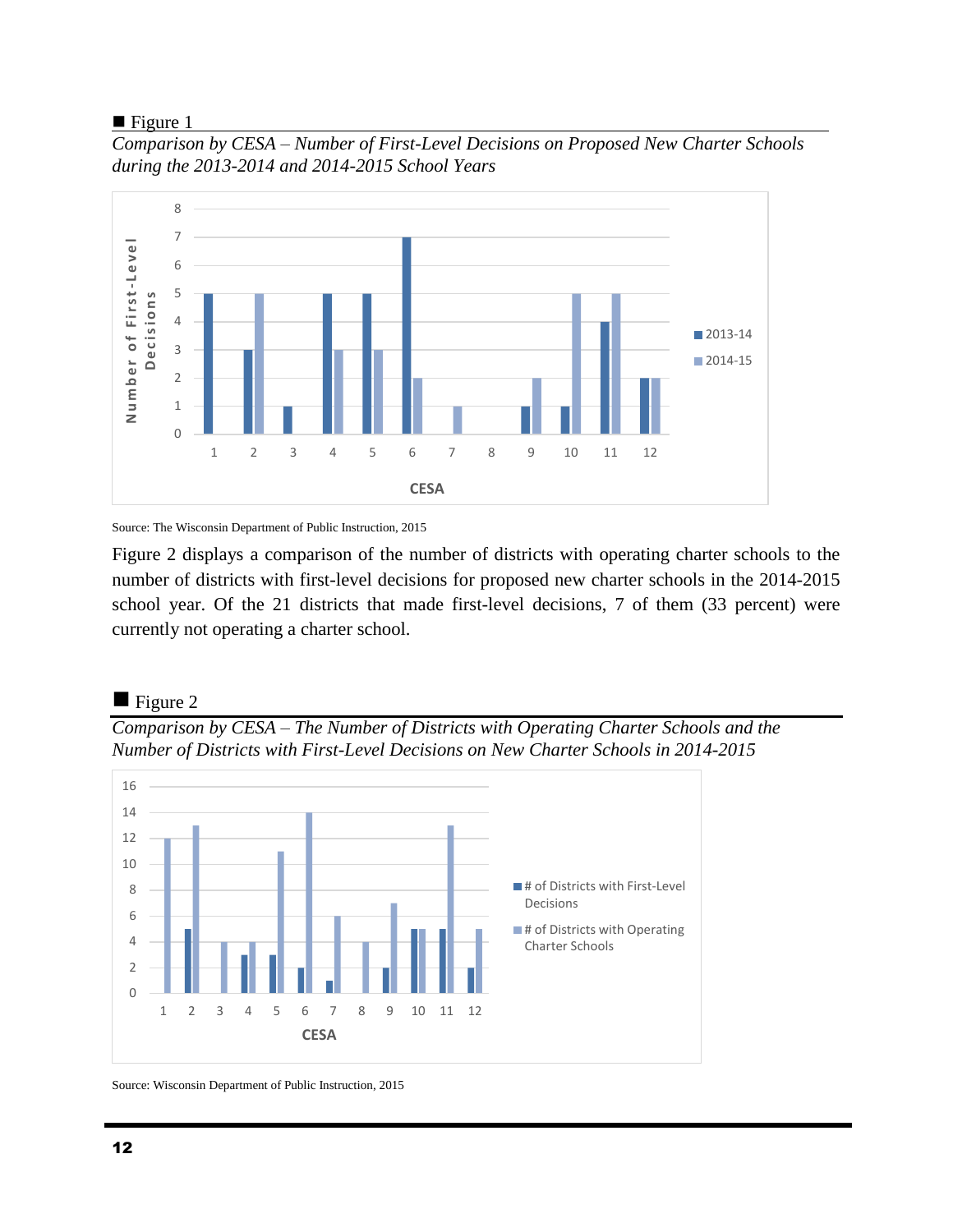### *First-Level Decisions*

Between July 1, 2014 and June 30, 2015, 21 districts reported a total of 28 first-level decisions. Districts approved 27 (96.4 percent) of the filed proposals for the reasons noted in Table 5.

### $\blacksquare$  Table 5

*Reasons for Approval of First-Level Decisions*

| <b>Reason</b>                                | <b>Number</b><br>$(n=18)$ | <b>Percentage</b> |
|----------------------------------------------|---------------------------|-------------------|
| Realizes an alternative vision for schooling | 16                        | 89%               |
| <b>Attracts students</b>                     | 15                        | 83%               |
| Increases student achievement                | 11                        | 61%               |
| Increases parent/community involvement       | 8                         | 44%               |
| Serves a special population                  | 6                         | 33%               |
| Participates in a charter school consortium  |                           | 17%               |
| Other                                        |                           | 0%                |

Source: The Wisconsin Department of Public Instruction, 2015

*Note: Of the 20 districts that approved first-level decisions, only 18 noted the reasons for approval.* 

*Also, districts were able to indicate more than one reason for approval, therefore, percentage will not equal 100.* 

As noted in the table, the reason most given for approving new proposals by the respondents to our Wisconsin-wide survey was "realizes an alternative vision for schooling" (89 percent). To attract students (83 percent) and to increase student achievement (61 percent) were also frequently cited. A significant percentage of districts that approved first-level decisions (44 percent**)** noted "increases parent/community involvement" as a reason for approving new petitions, while serving a special student population was also mentioned (33 percent). A few survey respondents (17 percent) cited participating in a charter school consortium as a reason for approving new proposals. Many districts cited multiple reasons for approving first-level decisions.

Only one district reported a denial of a first-level decision. The reason identified for the denial was *lack of teacher, parent, or community support*.

### *Second-Level Decisions*

After the first-level approval, proposals must pass a second level of approval before a charter school can be established. Between July 1, 2014 and June 30, 2015, 18 Wisconsin school districts reported making 18 second-level decisions. Seventeen second-level decisions were approved, and one was denied. Districts that reported second-level decision approval of a proposal did so for a variety of reasons noted in Table 6.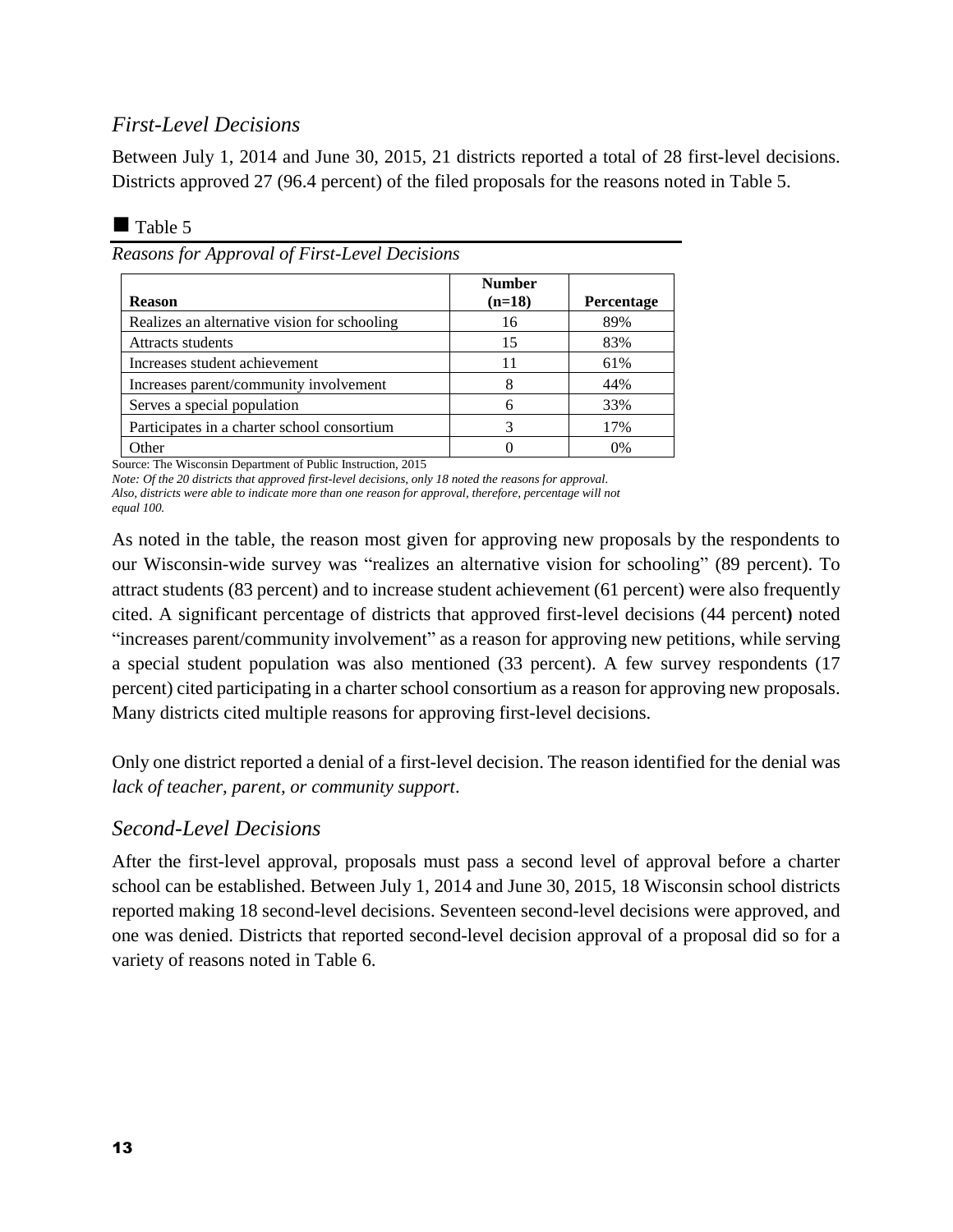### $\blacksquare$  Table 6

| Reasons for Approval of Second-Level Decisions |  |  |  |  |
|------------------------------------------------|--|--|--|--|
|                                                |  |  |  |  |

| <b>Reason</b>                                | <b>Number</b><br>$(n=17)$ | Percentage |
|----------------------------------------------|---------------------------|------------|
| Realizes an alternative vision for schooling | 13                        | 76%        |
| <b>Attracts students</b>                     | 12                        | 71%        |
| Increases student achievement                | 10                        | 59%        |
| Increases parent/community involvement       |                           | 35%        |
| Serves a special population                  | 6                         | 35%        |
| Participates in a charter school consortium  | 3                         | 18%        |
| Other                                        |                           | 6%         |

Source: The Wisconsin Department of Public Instruction, 2015

*Note: Districts were able to indicate more than one reason for approval, therefore, percentage will not equal 100.* 

The reasons respondents provided for approving second-level decisions were generally consistent with the reasons provided for approving first-level decisions. Realizing an alternative vision for schooling (76 percent), attracting students (71 percent), increasing student achievement (59 percent), and increasing parent/community involvement (35 percent) and serves a special student population were the top four reasons cited for approval of second-level decisions.

One district reported a denial of one second-level decision, citing lack of teacher, parent and community support as the reason for denial. Historically, other reasons for denial at the second level have included declining enrollment, a determination that the charter school model was not sufficiently unique, and withdrawing from a multi-district consortium.

### *Source of Petitions and Proposals*

A majority of charter school proposals came from school administrators, district superintendents, teachers, and parents. Table 7 shows the distribution of charter school proposal initiators.

### $\blacksquare$  Table 7

| Source                     | <b>Number</b><br>$(n=23)$ | <b>Percentage</b> |
|----------------------------|---------------------------|-------------------|
| School Administration      | 14                        | 61%               |
| District Superintendent    | 13                        | 57%               |
| Teachers                   | 9                         | 39%               |
| Parents                    | 6                         | 26%               |
| Community (not-for-profit) | 4                         | 17%               |
| Other                      | 2                         | 9%                |
| <b>CESA</b>                |                           | 4%                |
| Business (for-profit)      |                           | 0%                |

*Source of Charter School Petitions and Proposals*

Source: The Wisconsin Department of Public Instruction, 2015

*Note: Of the 24 districts that made a first or second-level decision, only 23 noted the initiator of the proposals. Also, districts were able to indicate more than one initator, therefore, percentage will not equal 100.*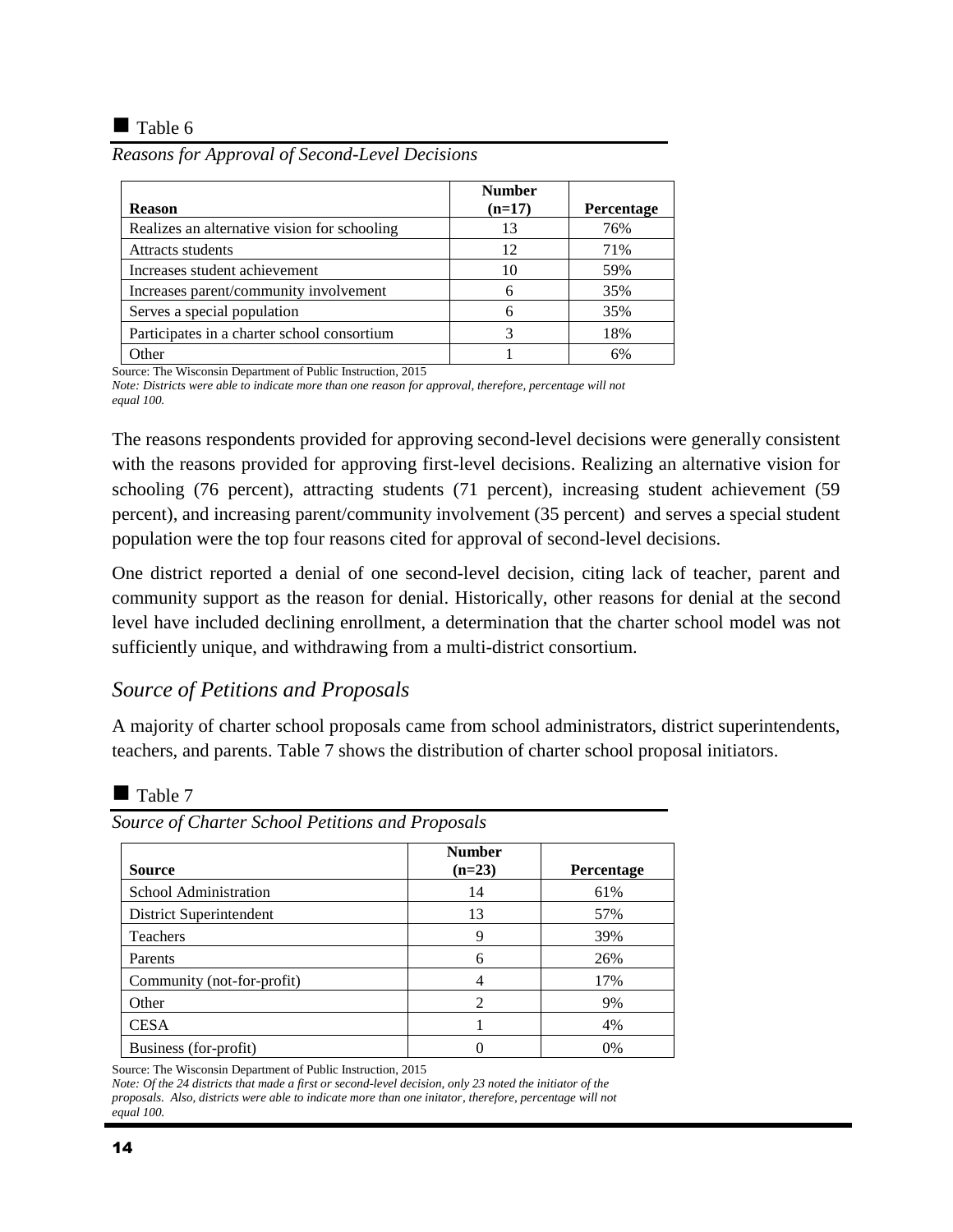### *Planning Group Participants*

Survey results indicate that teachers, school administrators, and parents made up the majority of charter school planning groups during the 2014-2015 school year, while district superintendents, parents and not-for-profit community groups were close behind.

*Charter School Planning Group Members*

| <b>Source</b>              | <b>Number</b><br>$(n=23)$ | Percentage |
|----------------------------|---------------------------|------------|
| School Administration      | 22                        | 96%        |
| Teachers                   | 21                        | 91%        |
| Parents                    | 20                        | 87%        |
| District Superintendent    | 16                        | 70%        |
| Community (not-for-profit) | 15                        | 65%        |
| Business (for-profit)      | 3                         | 13%        |
| <b>CESA</b>                |                           | 9%         |
| Other                      |                           | 4%         |

Source: The Wisconsin Department of Public Instruction, 2015

*Note: Of the 24 districts that made a first or second-level decisions, only 23 noted the charter school planning group members. Also, districts were able to indicate multiple planning group members, therefore, percentage will not equal 100.* 

### *Comments from Survey*

Many school districts offered additional comments on the survey. Responses varied from enthusiastic support of charter schools noting that charters can be a great option for some students to viewing charter schools negatively commenting that charters should be held to the same rules and regulations as traditional public schools. Some respondents indicated that their district was considering a charter school as an option and is currently looking for ways to be innovative, while many responded that their district has not and does not plan to develop a charter school in the future. Many of those districts considering a venture into charter schools expressed concern about the availability of charter school start-up federal grant funding. A few respondents expressed concerns about accountability for charters and their fiscal impact on non-charter public schools, and proposed legislation to expand independent authorizers in the state. Still, others noted that there are some challenges and benefits to charter schools in Wisconsin.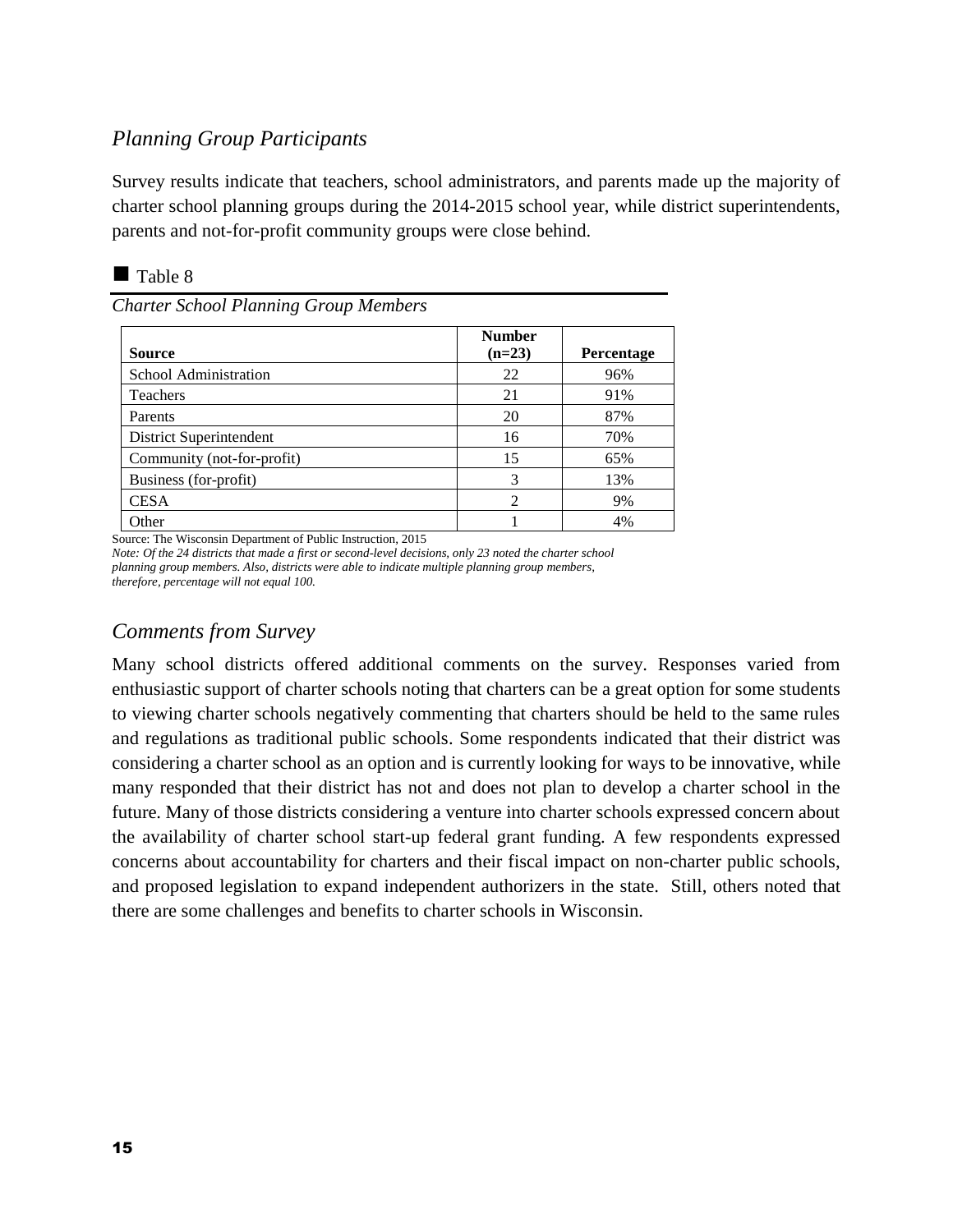# **Action Taken by the DPI on Federal Charter School Grant Applications**

The DPI received a federal Charter Schools Program grant of approximately \$69 million for the five-year project period from 2009 to 2014. Wisconsin requested and was approved for a no-cost extension during the 2014-15 school year to continue work in meeting the federal grant objectives. In 2014-15, a total of 50 charter schools applied for federal grants to assist in the planning and implementation of new charter schools in Wisconsin. Additionally, 10 charter schools applied for dissemination funds to share best practices across the state and assist other charter schools.

### Table 9

|                | <b>Grant Type</b>         | <b>Authorizer Name</b>                | <b>School Name</b>                                              | <b>Funding</b><br><b>Status</b> | <b>School Status</b><br>as of 9/1/2014 |
|----------------|---------------------------|---------------------------------------|-----------------------------------------------------------------|---------------------------------|----------------------------------------|
| $\mathbf{1}$   | Planning                  | Ashland School District               | <b>Ashland Collaborative</b><br>Academy                         | Funded                          | Planning                               |
| 2              | Planning                  | City of Milwaukee                     | <b>Transcenter for Youth</b>                                    | Funded                          | Planning                               |
| 3              | Planning                  | Kewaskum School District              | i4Learning                                                      | Funded                          | Planning                               |
| $\overline{4}$ | Planning                  | <b>Mauston School District</b>        | <b>Lyndon Station</b><br>Montessori                             | Funded                          | Planning                               |
| 5              | Planning                  | Northland Pines School<br>District    | <b>Northland Pines</b><br>Montessori Learning<br>Center         | Funded                          | Planning                               |
| 6              | Planning                  | Stevens Point Area School<br>District | <b>Stevens Point</b><br><b>Expeditionary Learning</b><br>School | Funded                          | Planning                               |
| $\overline{7}$ | Planning                  | Tomah Area School<br>District         | Tomah Area Montessori                                           | Funded                          | Planning                               |
| 8              | Planning                  | UW-Milwaukee                          | Penfield Montessori<br>Academy                                  | Funded                          | Withdrawn                              |
| 9              | Planning                  | <b>Bayfield School District</b>       | Mino-bimaadiziwin<br><b>Charter School</b>                      | Not Funded                      | Not Open                               |
| 10             | Planning                  | Medford Area School<br>District       | Open Doors Charter<br>School                                    | Not Funded                      | Not Open                               |
| 11             | Planning                  | UW-Milwaukee                          | La Casa de Esperanza                                            | Not Funded                      | Planning                               |
| 12             | Planning                  | West Allis-West<br>Milwaukee          | <b>CATE</b>                                                     | Not Funded                      | Not Open                               |
| 13             | Planning                  | West Allis-West<br>Milwaukee          | Compass                                                         | Not Funded                      | Not Open                               |
| 14             | Initial<br>Implementation | Appleton Area School<br>District      | Appleton Technical<br>Academy                                   | Funded                          | Open                                   |
| 15             | Initial<br>Implementation | <b>Ashland School District</b>        | Oredocker Project<br>School                                     | Funded                          | Open                                   |

*The DPI Action on Grant Applications Submitted April 2014*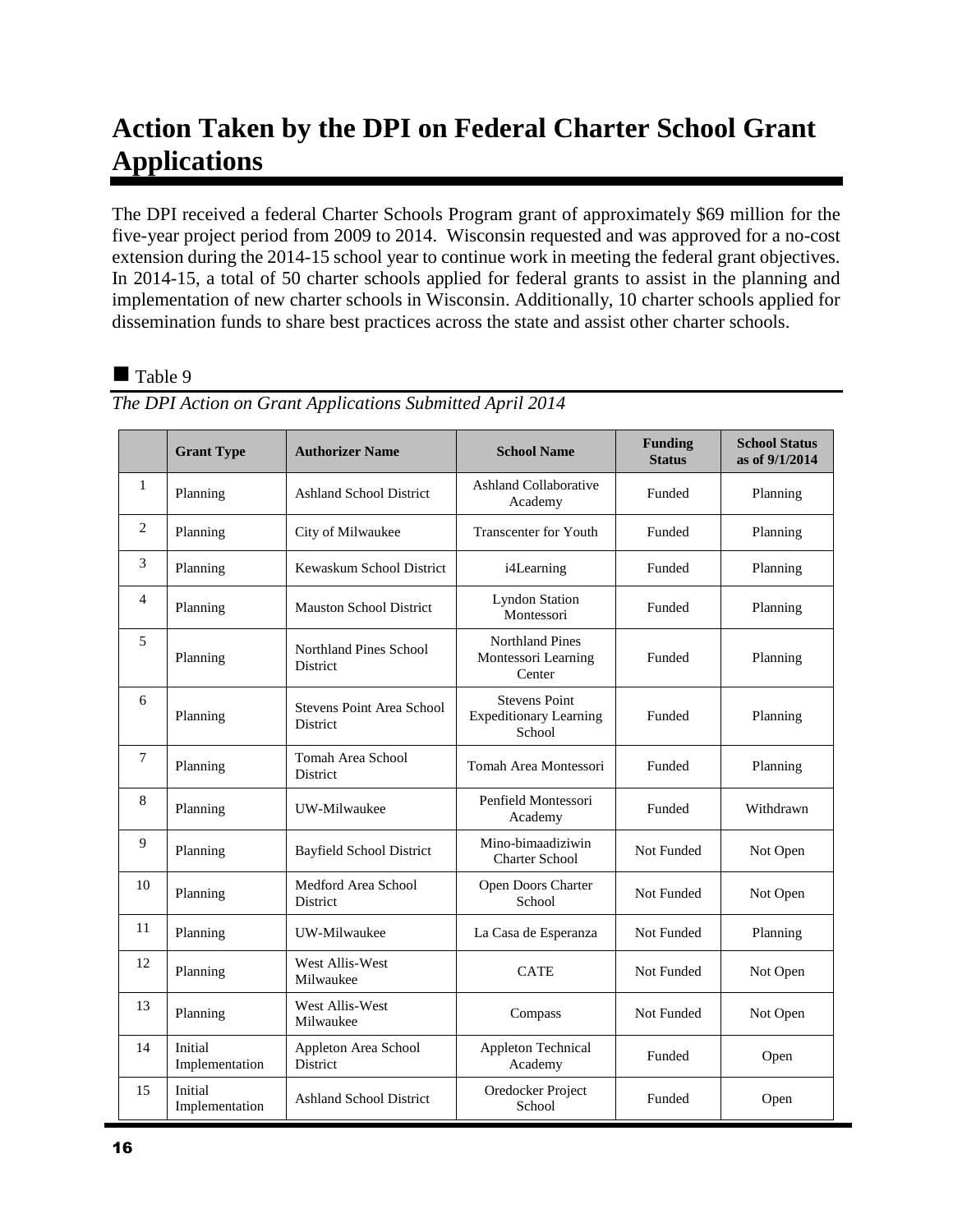| 16 | Initial<br>Implementation | Janesville School District                     | Rock University High<br>School                                        | Funded     | Open      |
|----|---------------------------|------------------------------------------------|-----------------------------------------------------------------------|------------|-----------|
| 17 | Initial<br>Implementation | Kettle Moraine School<br>District              | High School of Health<br>Sciences                                     | Funded     | Open      |
| 18 | Initial<br>Implementation | La Crosse School District                      | <b>Seven Rivers</b><br><b>Community Charter</b><br><b>High School</b> | Funded     | Open      |
| 19 | Initial<br>Implementation | Little Chute Area School<br>District           | Flex Academy                                                          | Funded     | Open      |
| 20 | Initial<br>Implementation | Milwaukee Public Schools                       | NOVA Tech                                                             | Funded     | Open      |
| 21 | Initial<br>Implementation | Nekoosa School District                        | Central Wisconsin<br><b>STEM Academy</b>                              | Funded     | Open      |
| 22 | Initial<br>Implementation | New London School<br>District                  | <b>Catalyst Academy</b><br><b>Charter School</b>                      | Funded     | Open      |
| 23 | Initial<br>Implementation | Racine Unified School<br>District              | Racine Civil Leaders<br>Academy                                       | Funded     | Open      |
| 24 | Initial<br>Implementation | River Valley School<br>District                | Arena Community<br><b>Elementary School</b>                           | Funded     | Open      |
| 25 | Initial<br>Implementation | Sparta Area School<br>District                 | <b>Innovations STEM</b><br>Academy                                    | Funded     | Open      |
| 26 | Initial<br>Implementation | UW-Milwaukee                                   | Milwaukee College<br>Preparatory School-<br>North                     | Funded     | Open      |
| 27 | Initial<br>Implementation | Viroqua Area School<br>District                | Viroqua Area<br>Montessori School                                     | Funded     | Open      |
| 28 | Initial<br>Implementation | Watertown Unified School<br>District           | <b>Endeavor Charter School</b>                                        | Funded     | Open      |
| 29 | Initial<br>Implementation | Rubicon J6 School District                     | Rubicon Personalized<br>Learning Academy                              | Funded     | Withdrawn |
| 30 | Initial<br>Implementation | Northwood School District                      | Northwood Elementary<br>School                                        | Not Funded | Open      |
| 31 | Implementation<br>Renewal | Albany School District                         | Albany Community<br>Middle School                                     | Funded     | Open      |
| 32 | Implementation<br>Renewal | <b>Ashland School District</b>                 | <b>Ashland Elementary</b><br><b>Charter School</b>                    | Funded     | Open      |
| 33 | Implementation<br>Renewal | <b>Cumberland School</b><br>District           | Island City Academy                                                   | Funded     | Open      |
| 34 | Implementation<br>Renewal | Fond du Lac School<br>District                 | Fond du Lac STEM<br>Institute                                         | Funded     | Open      |
| 35 | Implementation<br>Renewal | Hartland-Lakeside J3<br><b>School District</b> | <b>Hartland Fine Arts</b><br>Leadership Academy                       | Funded     | Open      |
| 36 | Implementation<br>Renewal | Kettle Moraine School<br>District              | <b>KM</b> Explore                                                     | Funded     | Open      |
| 37 | Implementation<br>Renewal | Milwaukee Public Schools                       | Carmen School of<br>Science and Technology-<br>Northwest              | Funded     | Open      |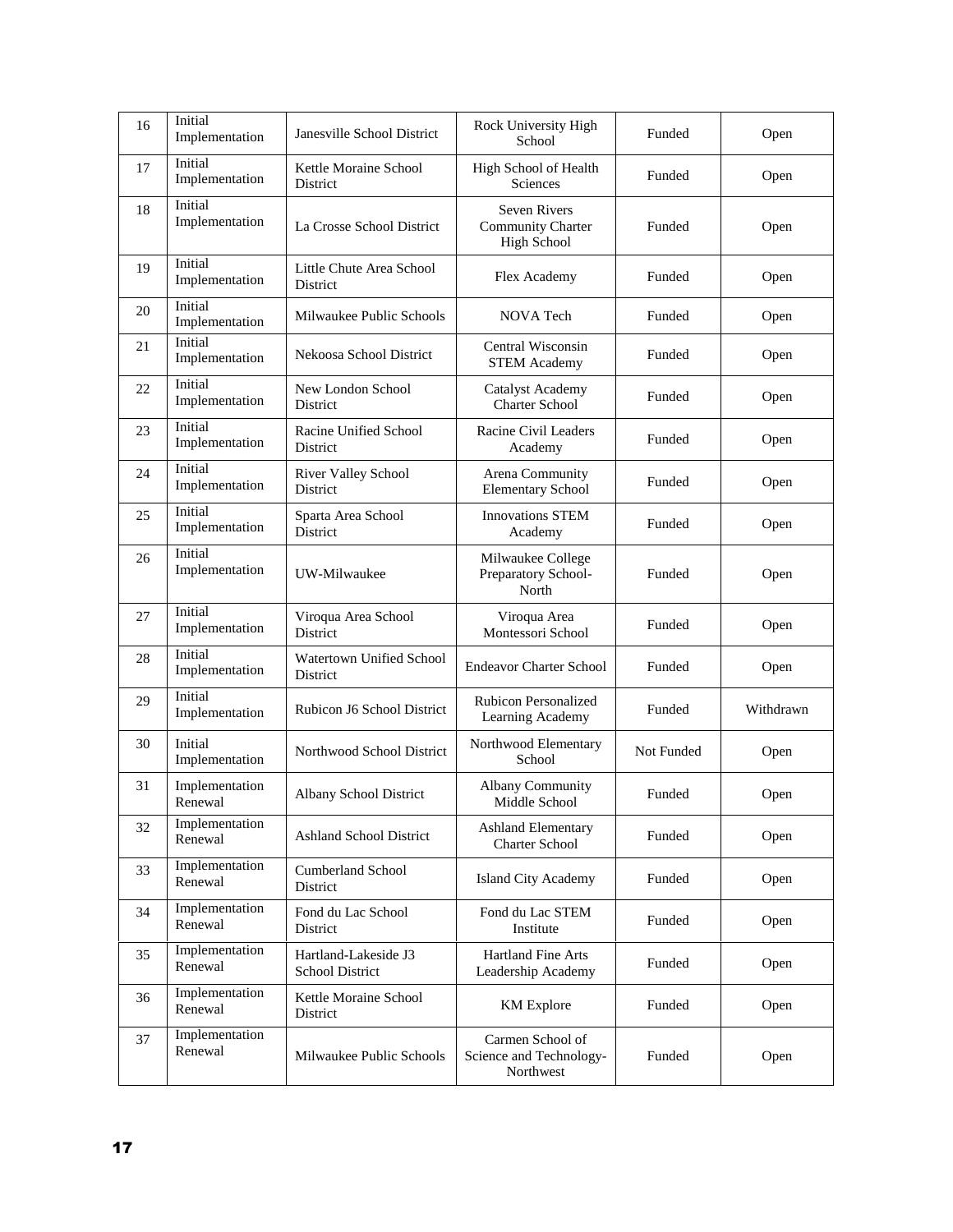| 38 | Implementation<br>Renewal | Milwaukee Public Schools                                     | MTEC-School of<br><b>Environmental Science</b>                         | Funded     | Open |
|----|---------------------------|--------------------------------------------------------------|------------------------------------------------------------------------|------------|------|
| 39 | Implementation<br>Renewal | Milwaukee Public Schools                                     | The Banner School of<br>Milwaukee                                      | Funded     | Open |
| 40 | Implementation<br>Renewal | Milwaukee Public Schools                                     | Universal Academy for<br>the College Bound                             | Funded     | Open |
| 41 | Implementation<br>Renewal | Montello School District                                     | Montello Junior/Senior<br><b>High School</b>                           | Funded     | Open |
| 42 | Implementation<br>Renewal | New London School<br>District                                | <b>Next Generation</b><br>Academy                                      | Funded     | Open |
| 43 | Implementation<br>Renewal | <b>Northland Pines School</b><br>District                    | School of Options and<br><b>Applied Research</b>                       | Funded     | Open |
| 44 | Implementation<br>Renewal | Oconto Unified School<br>District                            | <b>Bayshore Community</b><br>Academy                                   | Funded     | Open |
| 45 | Implementation<br>Renewal | Ripon Area School<br>District                                | Journey Charter School                                                 | Funded     | Open |
| 46 | Implementation<br>Renewal | Rosendale-Brandon<br><b>School District</b>                  | Cirrus High School                                                     | Funded     | Open |
| 47 | Implementation<br>Renewal | <b>Tomorrow River School</b><br>District                     | <b>Tomorrow River</b><br>Community School                              | Funded     | Open |
| 48 | Implementation<br>Renewal | UW-Milwaukee                                                 | <b>Woodlands School-East</b>                                           | Funded     | Open |
| 49 | Implementation<br>Renewal | Verona Area School<br>District                               | <b>Exploration Academy</b>                                             | Funded     | Open |
| 50 | Implementation<br>Renewal | West Bend School District                                    | Pathways Academy                                                       | Funded     | Open |
| 51 | Dissemination             | Hartland-Lakeside School<br>District                         | Hartland School of<br>Community Learning                               | Funded     | Open |
| 52 | Dissemination             | <b>Highland School District</b>                              | <b>Highland Community</b><br>Middle School                             | Funded     | Open |
| 53 | Dissemination             | Ripon Area School<br>District                                | Quest Charter School                                                   | Funded     | Open |
| 54 | Dissemination             | Waukesha School District                                     | Waukesha STEM<br>Academy                                               | Funded     | Open |
| 55 | Dissemination             | <b>Wausau School District</b>                                | Wausau Engineering &<br>Global Leadership<br>Academy                   | Funded     | Open |
| 56 | Dissemination             | Montello School<br>District/Monona Grove<br>School District  | Hi Marq Charter School/<br>Monona Grove Liberal<br>Arts Charter School | Not Funded | Open |
| 57 | Dissemination             | Verona Area School<br>District                               | Verona Area<br><b>International School</b>                             | Not Funded | Open |
| 58 | Dissemination<br>Renewal  | <b>Birchwood School District</b>                             | Birchwood Blue Hills<br><b>Charter School</b>                          | Funded     | Open |
| 59 | Dissemination<br>Renewal  | Columbus School District                                     | Discovery Charter<br>School                                            | Funded     | Open |
| 60 | Dissemination<br>Renewal  | Milwaukee Public Schools                                     | Hmong American Peace<br>Academy                                        | Funded     | Open |
|    |                           | Source: The Wisconsin Department of Public Instruction, 2014 |                                                                        |            |      |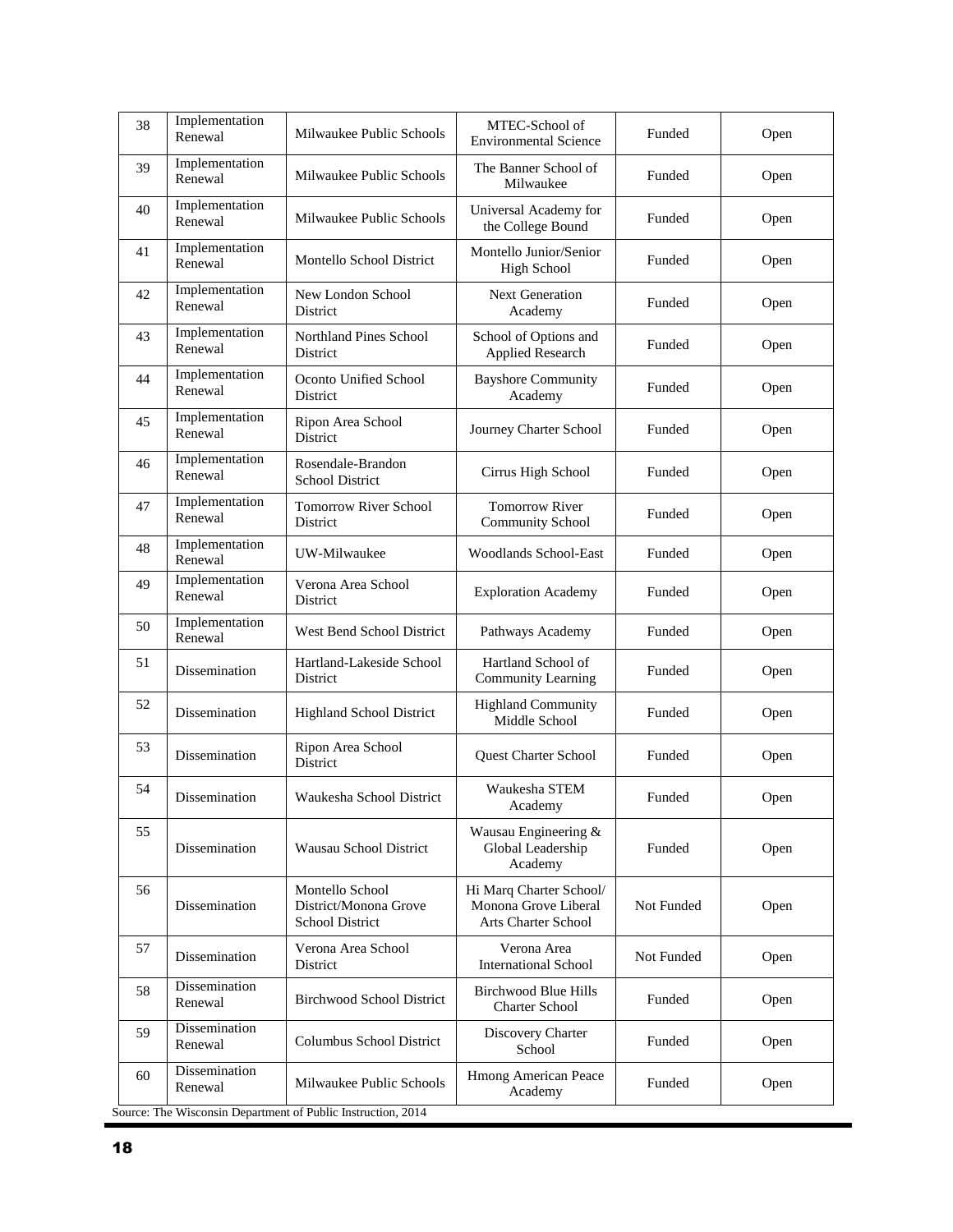Forty-one school districts participated in a multi-partner charter school initiative during the 2014- 2015 school year. A list of the sponsor districts and consortium partners is shown in Table 10.

Table 10

| School Districts Engaged in Multi-District/Partner Charter Activity |  |  |  |  |
|---------------------------------------------------------------------|--|--|--|--|

| <b>Sponsor District</b>           | <b>Consortium Partners</b>                  |
|-----------------------------------|---------------------------------------------|
|                                   | <b>Cameron School District</b>              |
| Barron Area School District       | Chetek-Weyerhaeuser School District         |
|                                   | Turtle Lake School District                 |
|                                   | Big Foot UHS School District                |
|                                   | Delavan-Darien School District              |
| Elkhorn Area School District      | Lake Geneva-Genoa City UHS School District  |
|                                   | Williams Bay School District                |
|                                   | Kiel Area School District                   |
|                                   | <b>Mishicot School District</b>             |
| <b>Manitowoc School District</b>  | Reedsville School District                  |
|                                   | Two Rivers School District                  |
|                                   | Valders Area School District                |
|                                   | <b>Abbotsford School District</b>           |
|                                   | Antigo School District                      |
|                                   | Auburndale School District                  |
|                                   | Colby School District                       |
|                                   | Merrill Area School District                |
| Medford Area School District      | Mosinee School District                     |
|                                   | <b>Prentice School District</b>             |
|                                   | Rib Lake School District                    |
|                                   | Spencer School District                     |
|                                   | <b>Stratford School District</b>            |
|                                   | <b>Mauston School District</b>              |
| New Lisbon School District        | Necedah Area School District                |
|                                   | Royall School District                      |
|                                   | <b>Wonewoc-Union Center School District</b> |
|                                   | Kickapoo Area School District               |
| Viroqua Area School District      | La Farge School District                    |
|                                   | <b>Westby Area School District</b>          |
|                                   | Iola-Scandinavia School District            |
| Weyauwega-Fremont School District | Manawa School District                      |
|                                   | Waupaca School District                     |
|                                   | Beloit Turner School District               |
|                                   | <b>Evansville School District</b>           |
|                                   | Fort Atkinson School District               |
|                                   | Jefferson School District                   |
| <b>Whitewater School District</b> | Lake Mills Area School District             |
|                                   | <b>Marshall School District</b>             |
|                                   | <b>Mauston School District</b>              |
|                                   | Stoughton Area School District              |
|                                   | Sun Prairie School District                 |

Source: The Wisconsin Department of Public Instruction, 2015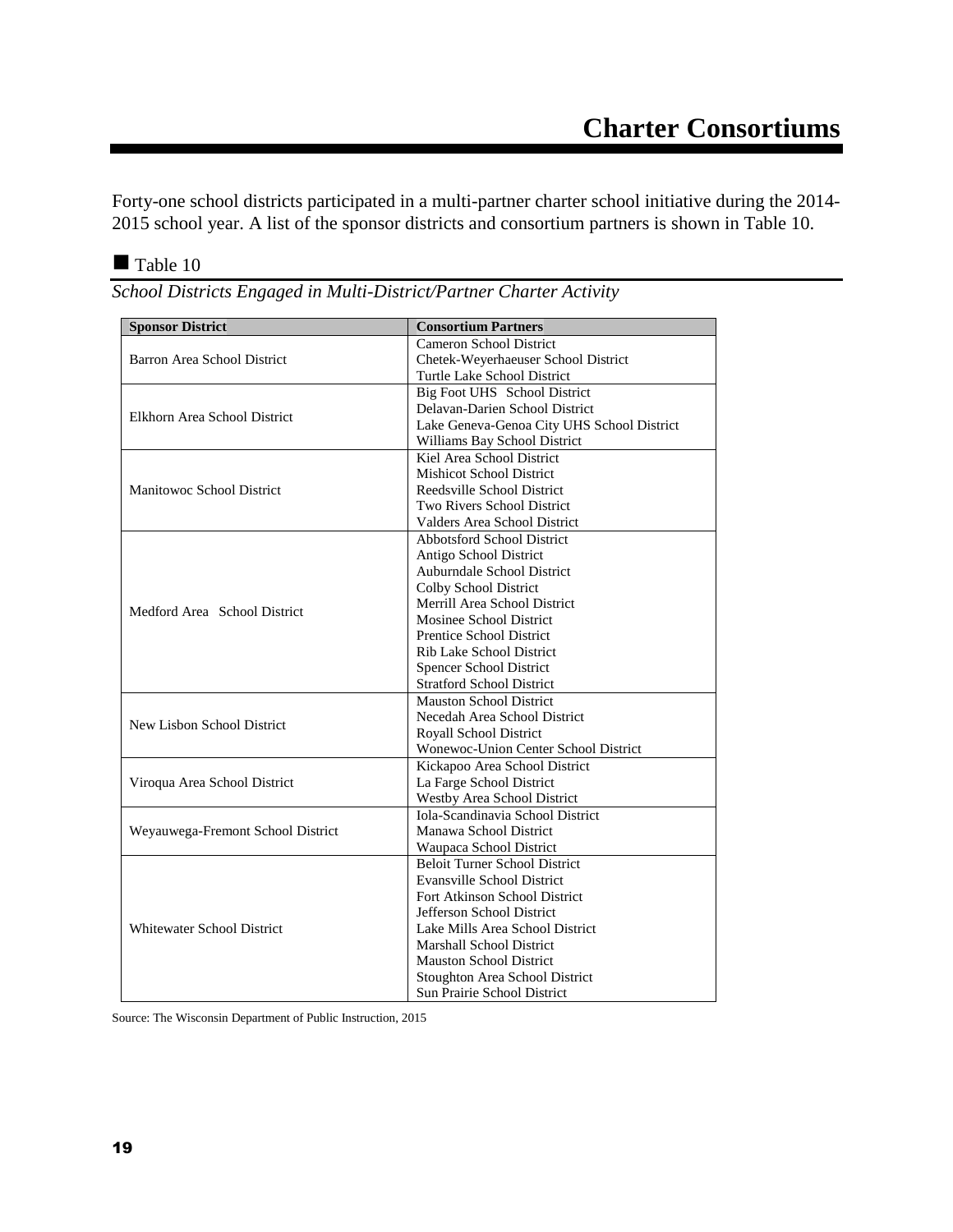## **Conclusion**

Wisconsin has been one of the leading states in cultivating an environment that fosters innovation in education through charter schools. The number of public school districts that made decisions regarding new charter schools during the 2014-2015 school year is evidence that districts throughout the state support innovation in education and are exploring how and to what extent charter schools can provide quality options to parents and students in their districts. The Wisconsin Charter School Program continues to support high quality charter schools through its rigorous grant review process and promoting high standards for new and continuing charter schools.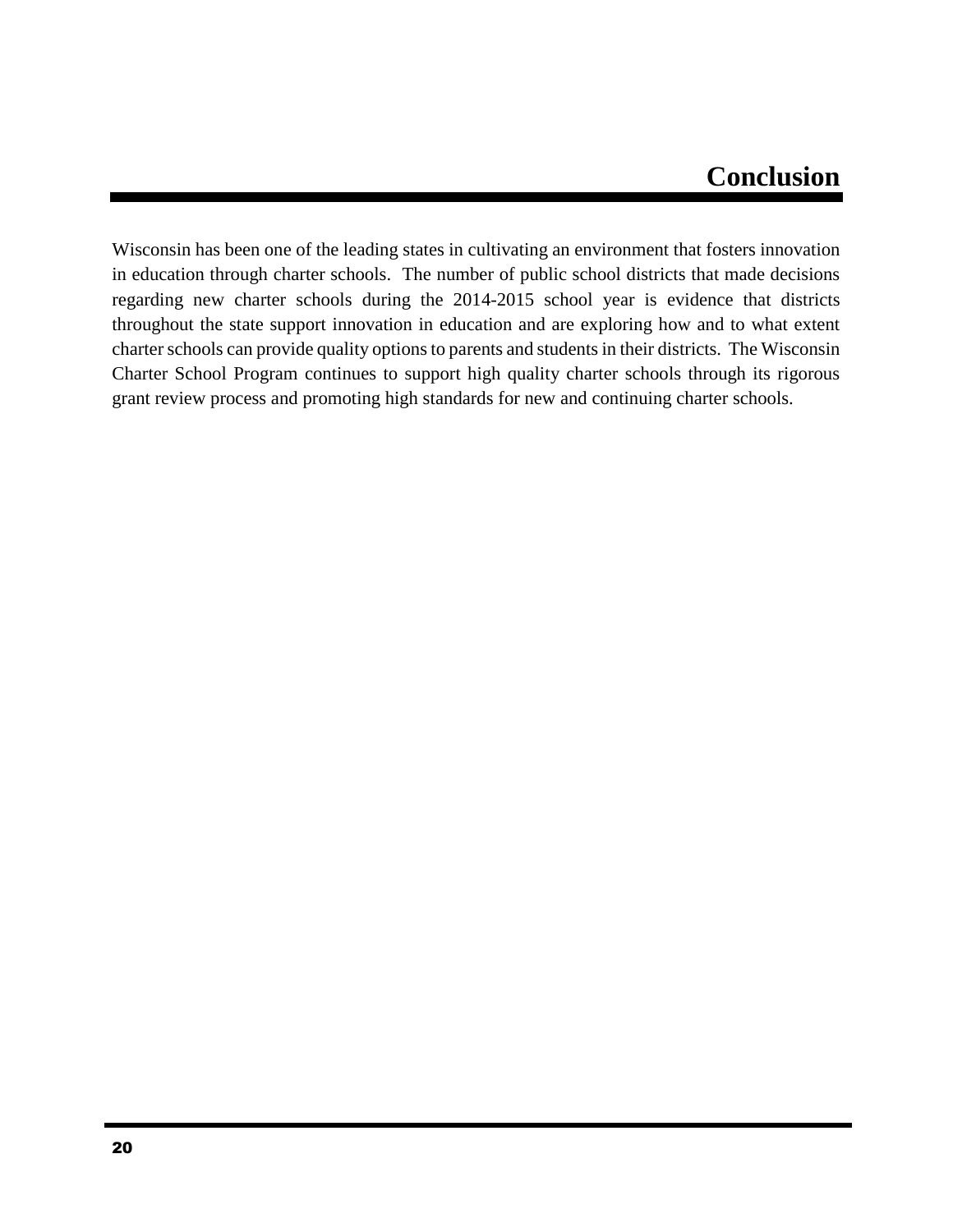- Bulkley, K. *Charter Schools*: *Taking a Closer Look*. Indianapolis, IN: Kappa Delta Pi Record. (Spring 2011). Accessed 17 April 2015. [http://www.academia.edu/3023235/Charter\\_Schools\\_Taking\\_a\\_Closer\\_Look](http://www.academia.edu/3023235/Charter_Schools_Taking_a_Closer_Look)
- Hill, P., Lake, R., Celio, M.B., Campbell, C., Herdman, P. & Bulkley, K. (2001). *A Study of Charter School Accountability: National Charter School Accountability Study*. (OERI Publication No. RC9711032). Washington, DC: U.S. Department of Education – Office of Educational Research and Improvement.
- National Alliance for Public Charter Schools. (February 2015) "Estimated Number of Public Charter Schools & Students 2014-15". [http://www.publiccharters.org/wp](http://www.publiccharters.org/wp-content/uploads/2015/02/open_closed_FINAL1.pdf)[content/uploads/2015/02/open\\_closed\\_FINAL1.pdf](http://www.publiccharters.org/wp-content/uploads/2015/02/open_closed_FINAL1.pdf)
- U.S. Department of Education (2013). "Charter Schools Program State Educational Agencies (SEA) Grant: Funding Status." <http://www2.ed.gov/programs/charter/funding.html>.
- U.S. Department of Education (2015). "The U.S. Department of Education's Charter Schools Program Overview".<https://www2.ed.gov/programs/charter/cspdata.pdf>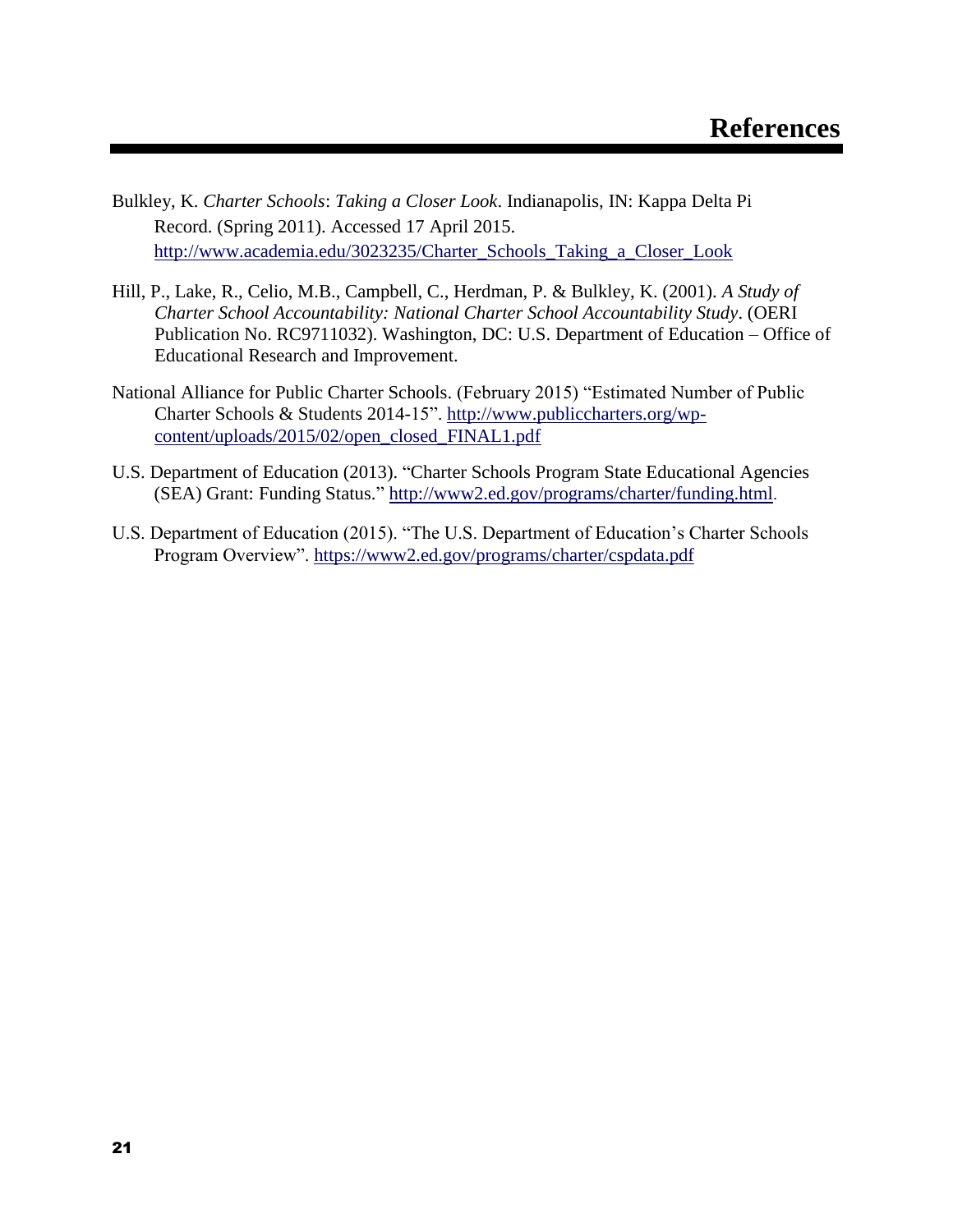

Wisconsin Department of Public Instruction Charter School Contract Reviewer Benchmarks

| Authorizer                                                                                                                                                                                                                                                                                                                                                                              | <b>School Name</b> |         |        |
|-----------------------------------------------------------------------------------------------------------------------------------------------------------------------------------------------------------------------------------------------------------------------------------------------------------------------------------------------------------------------------------------|--------------------|---------|--------|
| General Information                                                                                                                                                                                                                                                                                                                                                                     |                    |         |        |
|                                                                                                                                                                                                                                                                                                                                                                                         |                    | Present | Absent |
| Indicates name of the person seeking to establish the charter school.<br>\$118.40(1m)(b)1                                                                                                                                                                                                                                                                                               |                    |         |        |
| Indicates name of the person who will be in charge of the charter school.<br>\$118.40(1m)(b)2                                                                                                                                                                                                                                                                                           |                    | $\sim$  |        |
| Describes the manner in which administrative services will be provided.<br>\$118.40(1m)(b)2                                                                                                                                                                                                                                                                                             |                    |         |        |
| Identifies the status of the school as a non-instrumentality or instrumentality<br>of the school district. $$118.40(7)(a)$                                                                                                                                                                                                                                                              |                    |         |        |
| <b>Charter School Program Description</b><br>Well organized description of school.                                                                                                                                                                                                                                                                                                      |                    | Present | Absent |
| Describes the charter school educational program offered and students served.<br>\$118.40(1m)(b)3                                                                                                                                                                                                                                                                                       |                    |         |        |
| Describes the method used to enable pupils to attain educational goals under<br>Wisconsin Statutes 118.01. §118.40(1m)(b)4                                                                                                                                                                                                                                                              |                    |         |        |
| Describes the method by which evidence of student achievement or progress<br>in attaining academic skills and knowledge will be measured.<br>\$118.40(1m)(b)5                                                                                                                                                                                                                           |                    |         |        |
| Governance/Structure                                                                                                                                                                                                                                                                                                                                                                    |                    | Present | Absent |
| Describes how the school will be governed, including method to be followed<br>to ensure parental involvement. $$118.40(1m)(b)6$                                                                                                                                                                                                                                                         |                    |         |        |
| Includes methods employed to review qualifications that must be met by<br>individuals employed by the school, assuring that every teacher, supervisor,<br>administrator or professional staff member holds a certificate, permit or<br>license issued by the department before entering duties for such a position<br>[Wisconsin Statutes 118.19(10 and 121.02(1)(a)2.] §118.40(1m)(b)7 |                    |         |        |
| Provides procedures by which the school will follow to ensure the health and<br>safety of the pupils. $$118.40(1m)(b)8$                                                                                                                                                                                                                                                                 |                    |         |        |
| Provides the procedures used to achieve a racial and ethnic balance among its<br>pupils that is reflective of the school district population. $$118.40(1m)(b)9$                                                                                                                                                                                                                         |                    |         |        |
| Provides the requirements for admission to the school. $$118.40(1m)(b)10$                                                                                                                                                                                                                                                                                                               |                    |         |        |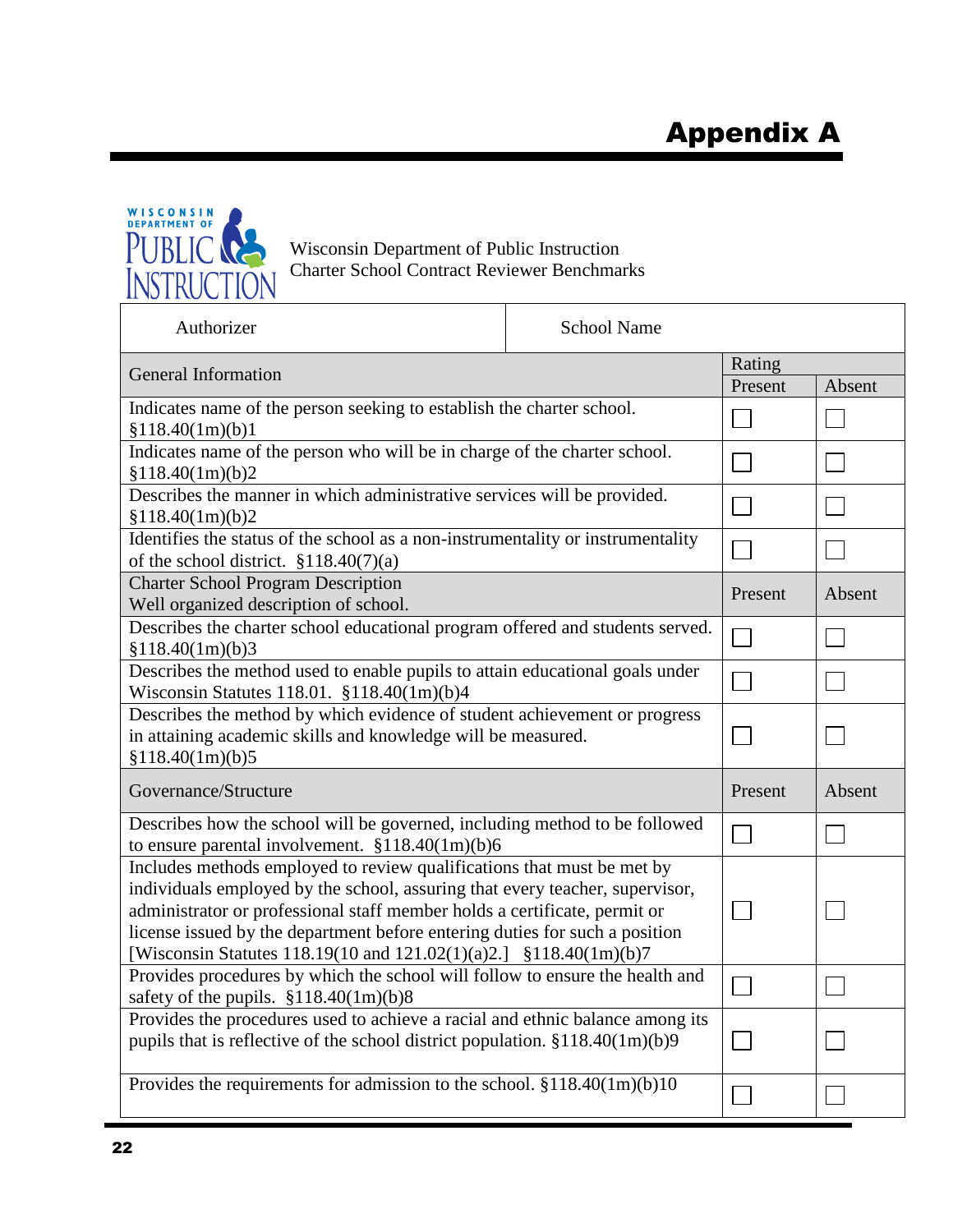| Describes procedures school will follow if more students apply for admission<br>than can be admitted, including a lottery process.<br>§5210(1)(h) of the Elementary and Secondary Education Act (ESEA) as<br>amended by the No Child Left Behind Act of 2001                                                                                                |         |        |
|-------------------------------------------------------------------------------------------------------------------------------------------------------------------------------------------------------------------------------------------------------------------------------------------------------------------------------------------------------------|---------|--------|
| Describes the level of autonomy afforded the charter school relative to policy<br>and budget development, staffing and evaluation. $\S5210(1)(a)$ of the ESEA                                                                                                                                                                                               |         |        |
| Criteria                                                                                                                                                                                                                                                                                                                                                    | Present | Absent |
| Describes the procedures by which students will be disciplined.<br>\$118.40(1m)(b)12                                                                                                                                                                                                                                                                        |         |        |
| Identifies the public school alternatives for pupils who reside in the school<br>district and do not wish to attend or are not admitted to the charter school.<br>\$118.40(1m)(b)13                                                                                                                                                                         |         |        |
| Indicates how the program and attendance at the charter school is voluntary.<br>\$118.40(6)                                                                                                                                                                                                                                                                 |         |        |
| Clearly states that the charter school does not charge tuition. §118.40(4)(b)1                                                                                                                                                                                                                                                                              |         |        |
| Financial/Operational Criteria                                                                                                                                                                                                                                                                                                                              | Present | Absent |
| Describes the manner in which annual audits of the financial and<br>programmatic operations of the school will be performed. $$118.40(1m)(b)11$                                                                                                                                                                                                             |         |        |
| Provides a description of the facilities and the types and limits of the liability<br>insurance that the school will carry. §118.40(1m)(b)14                                                                                                                                                                                                                |         |        |
| Describes the effects of the establishment of the charter school on the liability<br>of the school district and the effect of the establishment of the charter school<br>on the liability of the contracting entity. $$118.40(1m)(b)15$                                                                                                                     |         |        |
| The contract specifies the amount to be paid to the charter school each year of<br>the contract. $$118.40(3)(b)$                                                                                                                                                                                                                                            |         |        |
| Contract addresses how the school district will allocate federal funding for<br>which the charter school is eligible. $$5203(b)(2)$ of the ESEA                                                                                                                                                                                                             |         |        |
| Describes a program which is nonsectarian in its practices, programs,<br>admission policies, employment practices and all other operations.<br>\$118.40(4)(a)2                                                                                                                                                                                              |         |        |
| Includes a nondiscrimination clause stating the charter school will not deny<br>admission or participation in any program or activity on the basis of a<br>person's sex, race, religion, national origin, ancestry, pregnancy, marital or<br>parental status, sexual orientation or physical, mental, emotional or learning<br>disability. $$118.40(4)(b)2$ |         |        |
| Addresses the procedures or reasons by which either party may withdraw or<br>revoke the contract. $$118.40(5)$                                                                                                                                                                                                                                              |         |        |
| Describes or identifies any waivers of school district policy agreed to by the<br>authorizer and the operator of the charter school. $\S 5210(1)$ A of the ESEA                                                                                                                                                                                             |         |        |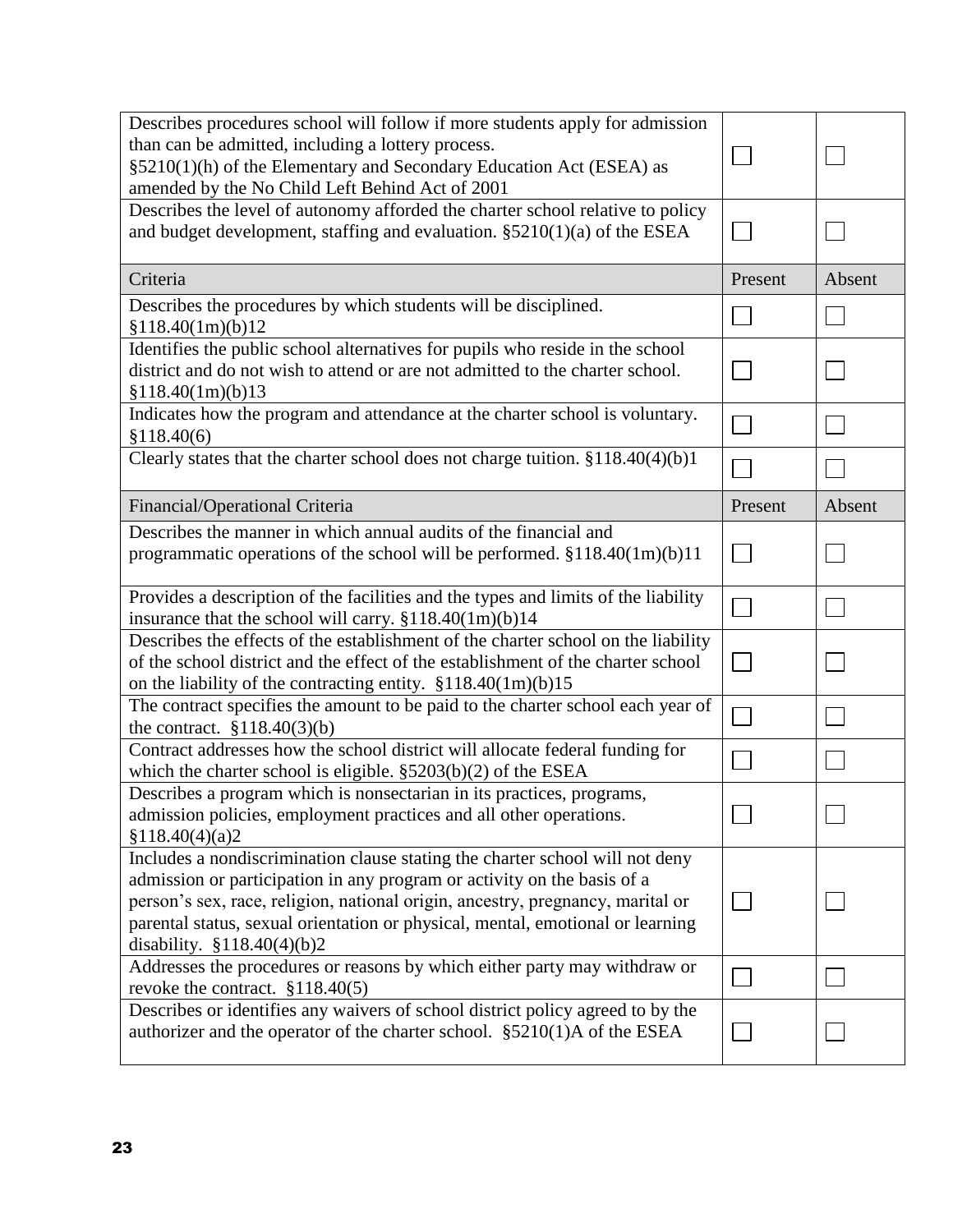| Specifies any administrative fee paid to the authorizer and agreed to by the<br>authorizer and the operator of the charter school. $\S$ 5204(f)(4)(B) of the ESEA                                                                                                                                                            |         |        |
|------------------------------------------------------------------------------------------------------------------------------------------------------------------------------------------------------------------------------------------------------------------------------------------------------------------------------|---------|--------|
| Other                                                                                                                                                                                                                                                                                                                        | Present | Absent |
| The length of the contract is specified, not to exceed 5 years.<br>\$118.40(3)(b)                                                                                                                                                                                                                                            |         |        |
| The contract is dated and signatures of the authorizer and the operator of the<br>charter school are provided. $$118.40(3)(a)$                                                                                                                                                                                               |         |        |
| Describes the effect of the establishment of the charter school on the liability<br>of the authorizer where the authorizer is not a school district.<br>\$118.40(2r)(b)2                                                                                                                                                     |         |        |
| If the charter school replaces a public school in whole or part, describes how<br>it will give preference in admission to any pupil who resides in the attendance<br>area or the former attendance area of that public school. $$118.40(4)(a)1$                                                                              |         |        |
| By September 1, 2004 operators of high school grades describe policy<br>specifying criteria for granting high school diploma. §118.33(1)(f)2                                                                                                                                                                                 |         |        |
| Describes manner of transportation, if provided, to and from the charter<br>school. (Note—school districts are not required to provide transportation to<br>charter schools.)                                                                                                                                                |         |        |
| Virtual Charter School Requirements                                                                                                                                                                                                                                                                                          | Present | Absent |
| The virtual charter school is under contract with a school board under Wis.<br>Stats. §118.40 (8). [Wis. Stats. §115.001 (16)]                                                                                                                                                                                               |         |        |
| The virtual charter school is located in the school district of the authorizing<br>school board or, if authorized through an agreement with one or more school<br>boards or the board of control of a CESA, in the school district specified in<br>the agreement. [Wis. Stats. $§118.40(8)(a)$                               |         |        |
| The teacher assigned for each online course in the virtual charter school is<br>appropriately licensed for the grade level and subject taught. [Wis. Stats<br>\$118.40(8)(b)]                                                                                                                                                |         |        |
| The virtual charter school provides educational services to its pupils for at<br>least 150 school days each year. [Wis. Stats §118.40 (8)(d)]                                                                                                                                                                                |         |        |
| The virtual charter school ensures that its teachers are available to provide<br>direct pupil instruction for at least the applicable number of hours specified in<br>s.121.02 (1)(f)2 each school year. No more than 10 hours in any 24-hour<br>period may count toward these requirements. [Wis. Stats $\S 118.40(8)(d)$ ] |         |        |
| The virtual charter school ensures that its teachers respond to inquiries from<br>pupils and from parents or guardians of pupils by the end of the first school<br>day following the day on which the inquiry is received. [Wis. Stats §118.40]<br>$(8)(d)$ ]                                                                |         |        |
| The virtual charter school ensures that a parent advisory council is established<br>for the school and meets on a regular basis. The governing body shall<br>determine the selection process for members of the parent advisory council.<br>[Wis. Stats. $\S 118.40(8)(e)$ ]                                                 |         |        |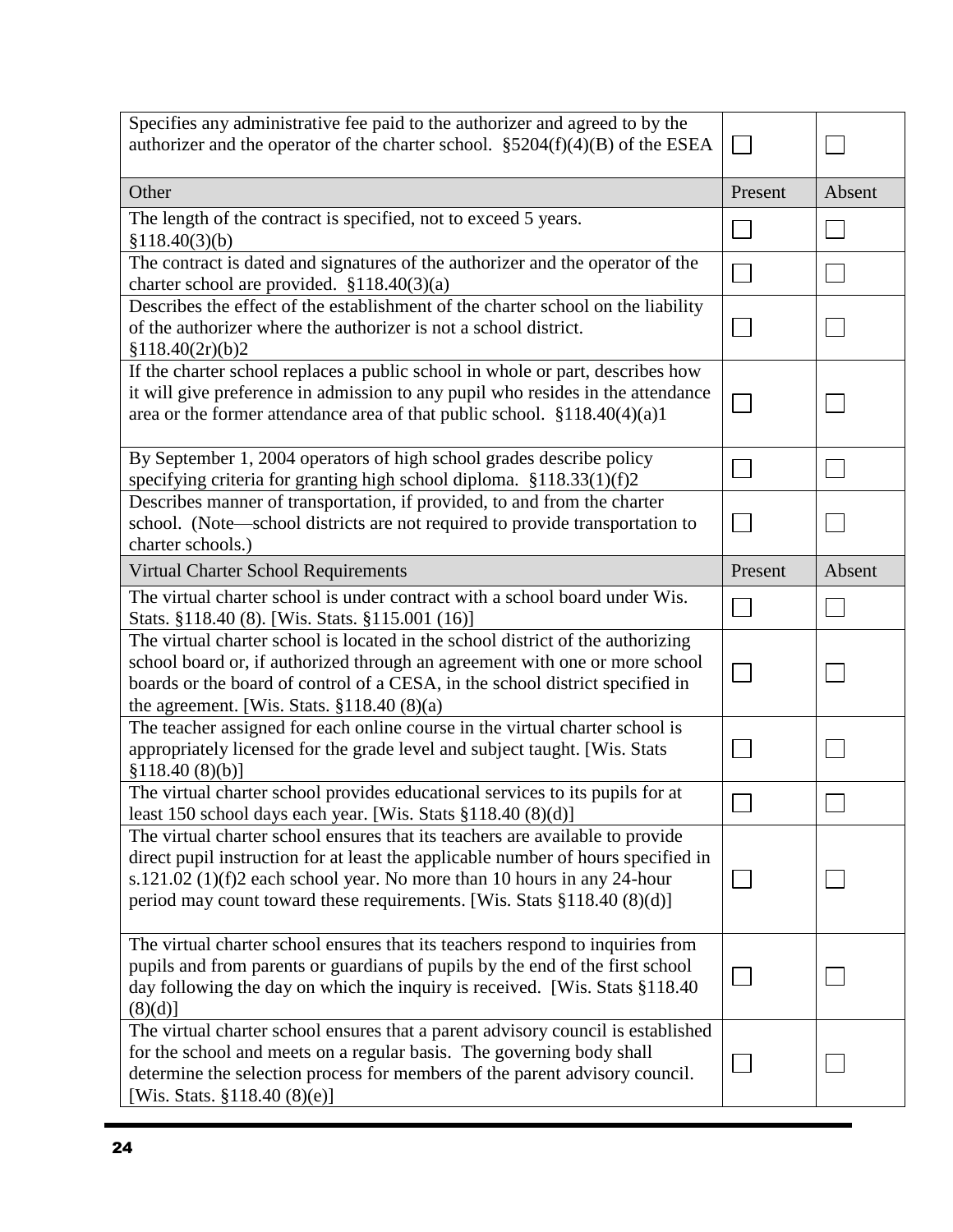| The virtual charter school informs the parent or guardian of each pupil      |  |
|------------------------------------------------------------------------------|--|
| attending the school, in writing, the name of and how to contact each of the |  |
| following persons: [Wis. Stats. $$118.40(8)(e)]$ ]                           |  |
| The members of the school board that contracted for the establishment of the |  |
| virtual charter school and the administrators of that school district.       |  |
| The members of the virtual charter school's governing body.                  |  |
| The members of the virtual charter school's parent advisory council.         |  |
| The staff of the virtual charter school.                                     |  |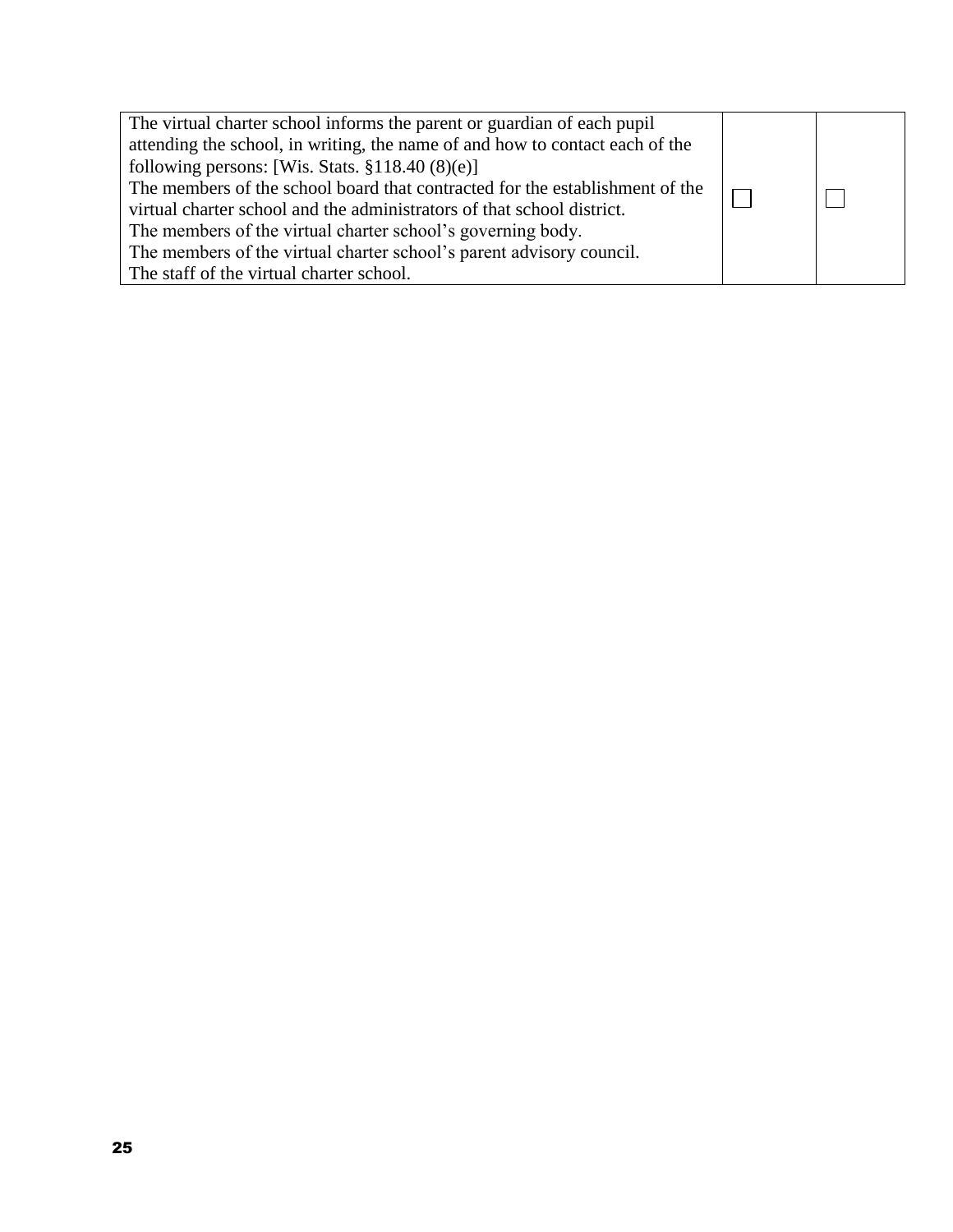

Tony Evers, PhD, State Superintendent

June 1, 2015

Dear District Administrator:

State law requires the Department of Public Instruction (DPI) to report annually to the legislature the status of existing charter schools, the number of petitions for new charter schools, as well as any school board or departmental action taken on petitions for new charter schools.

In compliance with this requirement, the DPI has developed an electronic survey to gather necessary data to include in our annual report to the legislature. We ask that you please take the time to complete and submit the survey at your earliest convenience. Most of you should be able to finish the survey in less than five minutes.

This online survey can be accessed a[t www2.dpi.wi.gov/sms-css/home.do.](https://www2.dpi.wi.gov/sms-css/home.do)Your case-sensitive password is **pom521**. Please note the survey cannot be accessed through the DPI website.

The information requested in this survey specifically complies with s. 115.28(49), Wis. Stats., and corresponds to charter school activity between July 1, 2014, and June 30, 2015. Thank you for a onehundred percent response rate last year and for your comments regarding charter schools in Wisconsin.

All districts are asked to complete and submit the survey electronically by Friday, June 12, 2015. If you have questions regarding the survey, please contact Scott Eagleburger at 608-266-5880, or [scott.eagleburger@dpi.wi.gov.](mailto:scott.eagleburger@dpi.wi.gov) Thank you in advance for completing the survey.

Sincerely,

Tony Em

Tony Evers, PhD State Superintendent

TE: se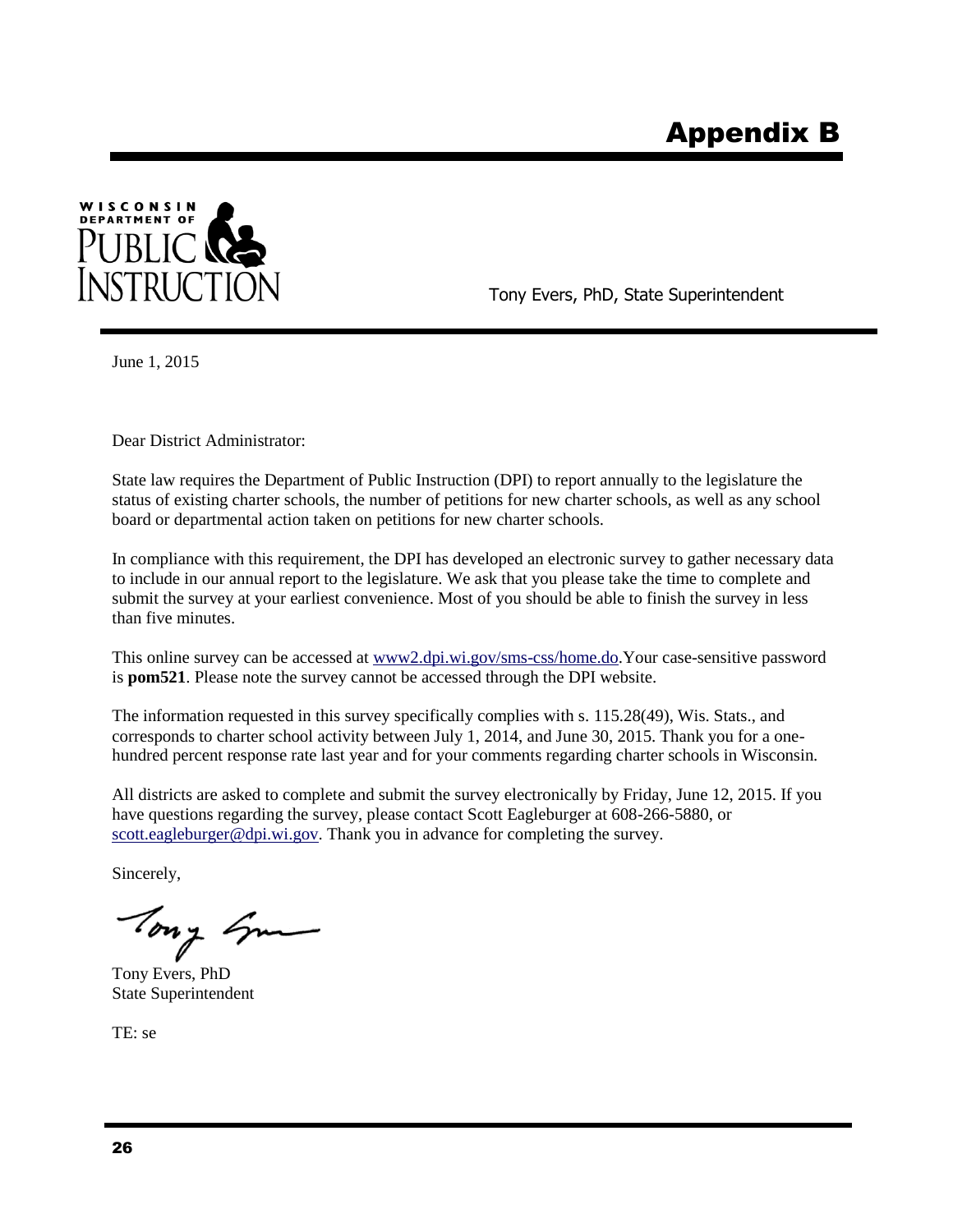### School Management Services

Charter School Proposal Report 2014-2015

School District (0000)

*PII-0008 Collection of this information is a requirement of s.115.28 (49), Wis. Stats.*

Dear District Administrator,

The Department of Public Instruction must annually report to the Legislature on the status of existing charter schools, the number of petitions/proposals for new charter schools, and school board and departmental action on petitions/proposals for new charter schools.

You are asked to participate regardless of whether your district has charter schools or whether your district made decisions about charter school petitions/proposals.

Please respond to the questions below regarding approval or denial for each proposal filed, and select a reason(s) for approval or denial for each proposal filed. If multiple proposals have been approved or denied, provide clarification of reasons in the space for comments at the end.

The form seeks information on first and second level decisions on new charter school petitions or proposals within your school district **between July 1, 2014 and June 30, 2015 only**.

A first level decision is defined as a concept approval for the purposes of further study, participation in a consortium or a signed charter school planning grant. A second level decision is defined as an approved charter contract between the district and the operator of a charter school, a written agreement to participate in a consortium or a signature on a charter school implementation grant.

The form may be electronically submitted by pressing the "Submit" button at the bottom of the survey.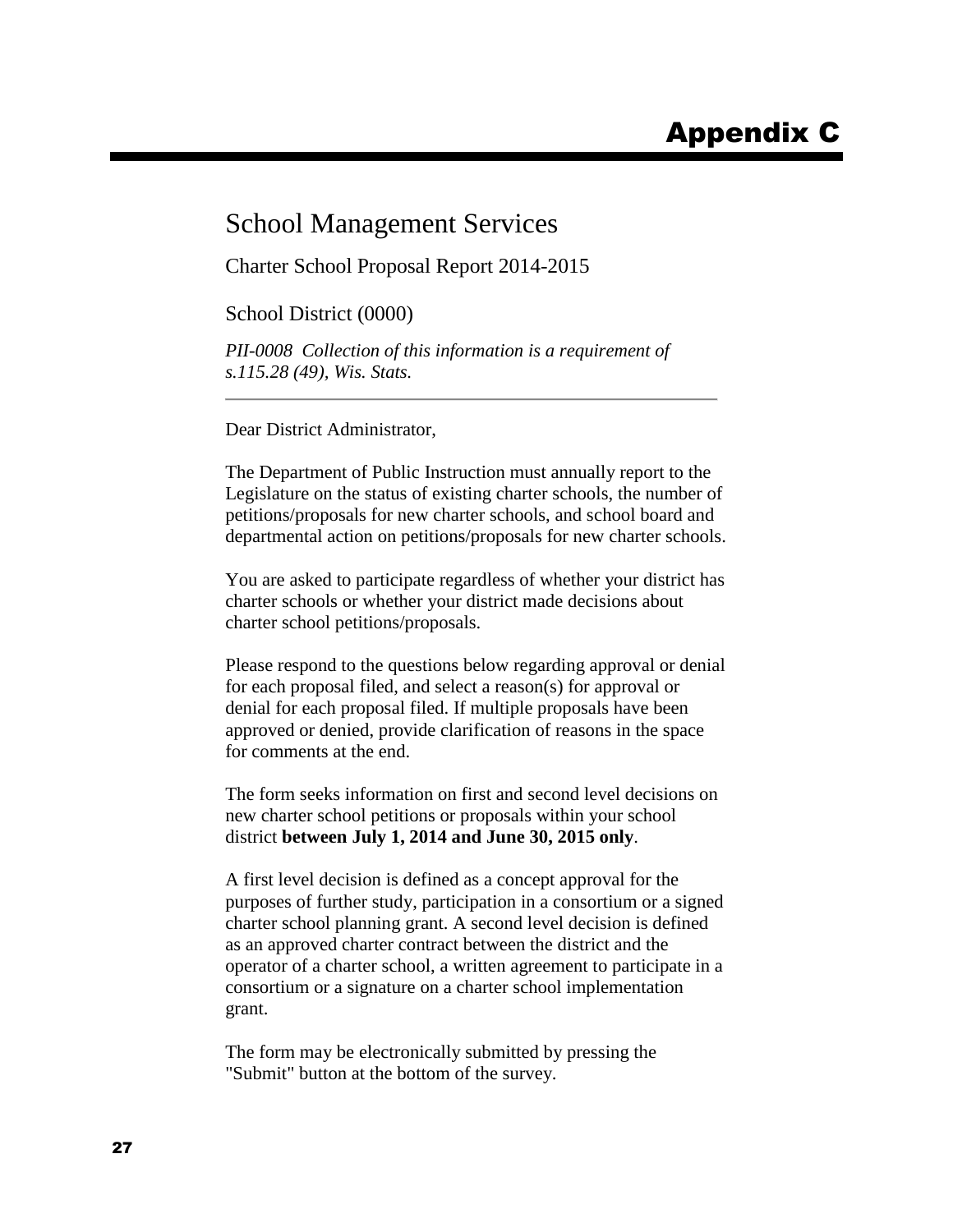If you have questions while completing the survey or encounter difficulty when transmitting the survey please contact Scott Eagleburger 608-266-5880 or scott.eagleburger@dpi.state.wi.us.

- 1. District: School District (0000) CESA: 0
- 2. Name of person completing form:
- 3. Title of person completing form:
- 4. From July 1, 2014 to June 30, 2015 how many first level decisions were made by the district? First level decisions are defined as a concept approval for the purposes of further study, participation in a consortium or a signed charter school planning grant.

Note: If your district did NOT have any charter school activity between the dates above, please enter "0" and go to question 16.

- 5. Number of approved 1st level decisions:
- 6. If applicable, reason(s) for approving first level decisions (Select all that apply):
	- $\Box$ a. Serves a special population
	- $\Box$ b. Increases student achievement
	- $\Box$ c. Increases parent/community involvement
	- $\Box$  d. Attracts students
	- $\Box$ e. Realizes an alternative vision for schooling

| $\Box$ f. Participates in a charter school consortium |
|-------------------------------------------------------|
| If so, list the districts in the consortium:          |

П g. Other

7. Number of denied 1st level decisions: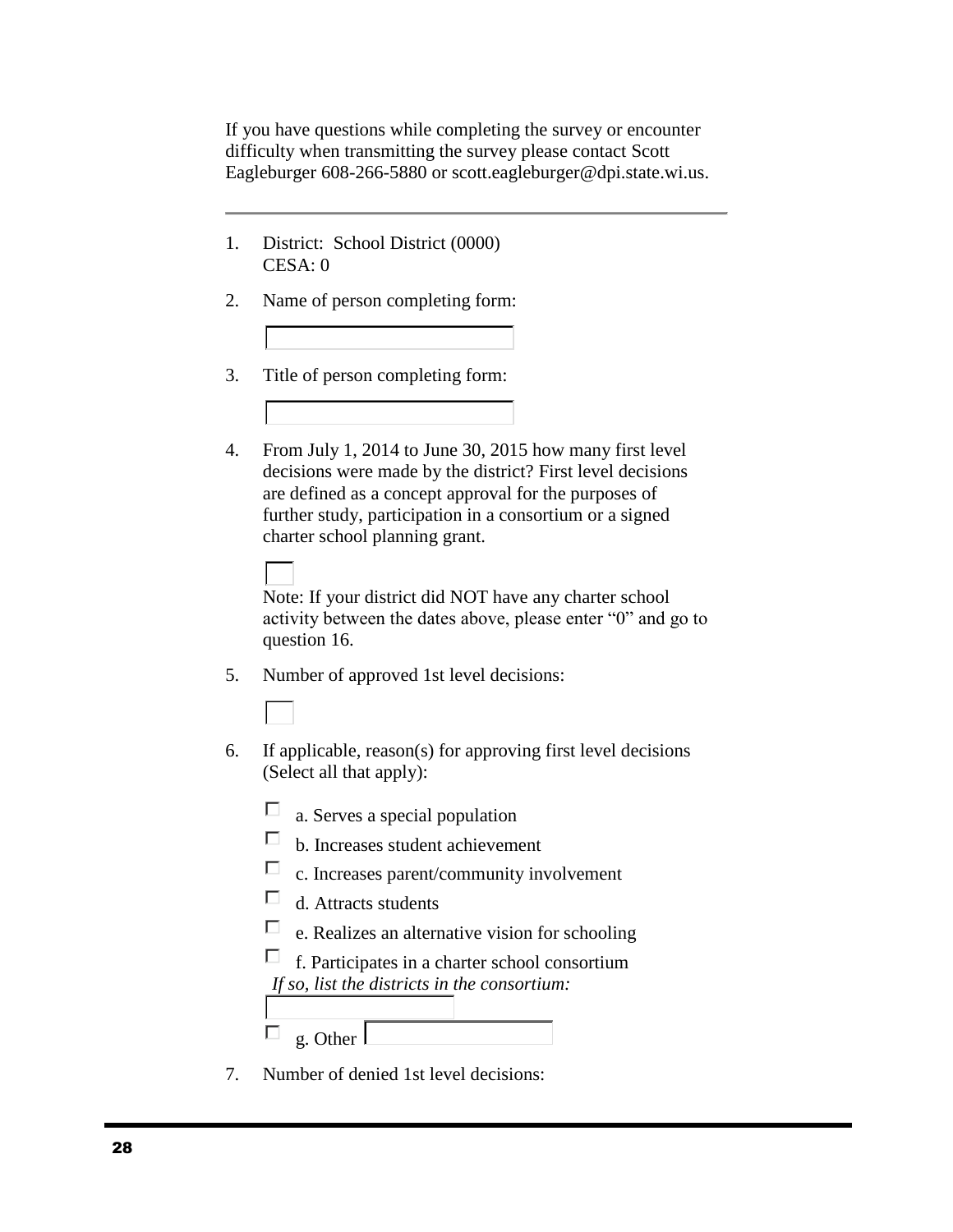| 8. | If applicable, reason(s) for denying proposals (Select all<br>that apply):                                             |
|----|------------------------------------------------------------------------------------------------------------------------|
|    | a. Declining enrollment                                                                                                |
|    | b. Financial reasons                                                                                                   |
|    | c. Program not unique or innovative                                                                                    |
|    | d. Lack of teacher, parent or community support                                                                        |
|    | e. Liability of district                                                                                               |
|    | f. Withdrew from a multi-district consortium                                                                           |
|    | If so, list the districts in the consortium:                                                                           |
|    |                                                                                                                        |
|    | g. Other                                                                                                               |
| 9. | From July 1, 2014 to June 30, 2015 how many second level                                                               |
|    | decisions were made by the district? Second level decisions                                                            |
|    | are defined as an approved charter contract, a written<br>agreement to participate in a consortium or a signature on a |
|    | charter school implementation grant.                                                                                   |



- 10. Number of approved 2nd level decisions:
- 11. If applicable, reason(s) for approving second level decisions (Select all that apply):
	- П a. Serves a special population
	- $\Box$ b. Increases student achievement
	- $\Box$ c. Increases parent/community involvement
	- $\Box$ d. Attracts students
	- $\Box$ e. Realizes an alternative vision for schooling
	- $\Box$  f. Participates in a charter school consortium *If so, list the districts in the consortium:*
	- П g. Other
	- 12. Number of denied 2nd level decisions: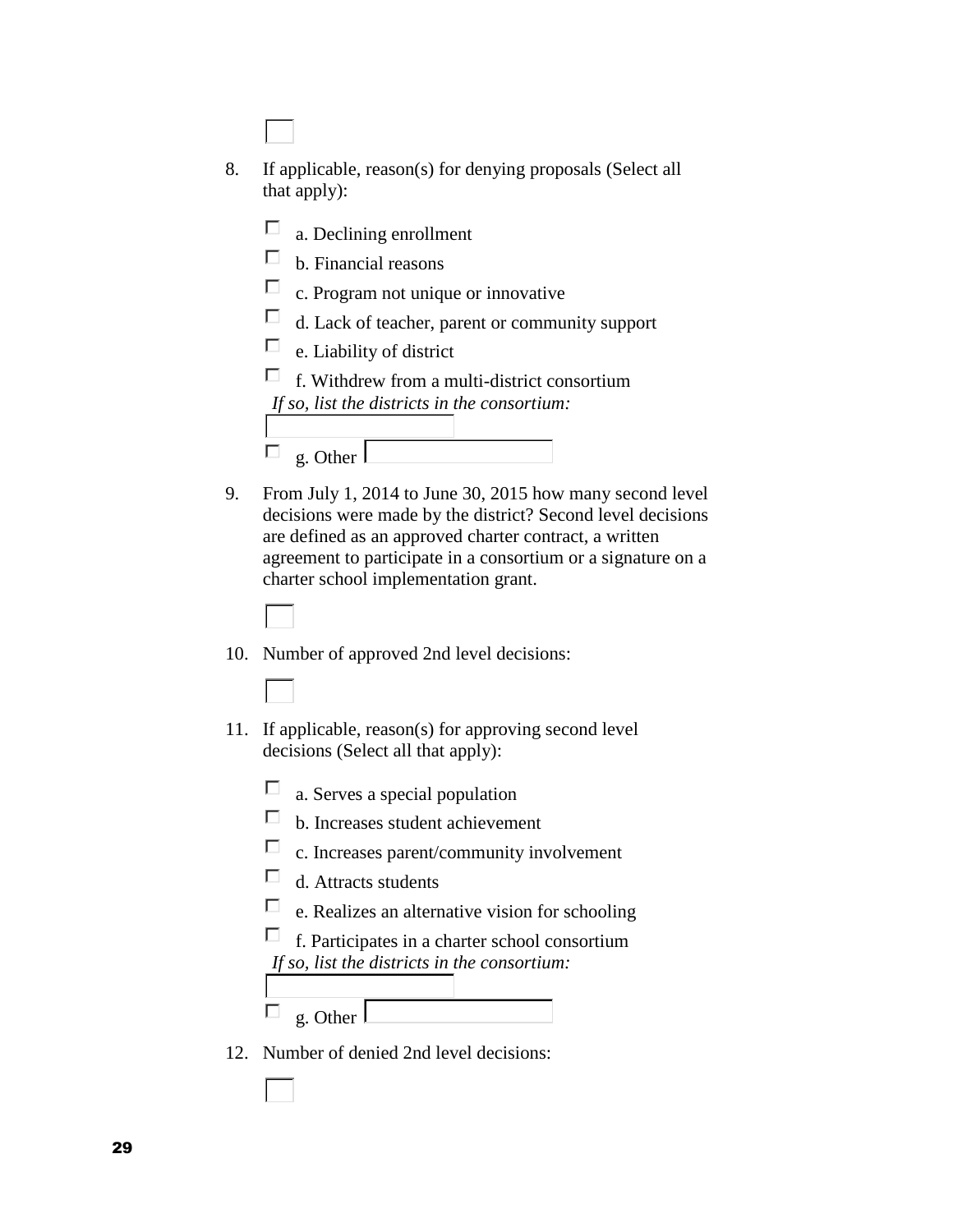- 13. If applicable, reason(s) for denying second level decisions (Select all that apply):
	- $\Box$ a. Declining enrollment  $\Box$  b. Financial reasons  $\Box$  c. Program not unique or innovative  $\Box$ d. Lack of teacher, parent or community support  $\Box$  e. Liability of district  $\Box$  f. Withdrew from a multi-district consortium *If so, list the districts in the consortium:* П g. Other
- 14. Who initiated the charter school concept(s) or proposal(s)? (Select all that apply)
	- П a. District Superintendent
	- $\Box$  b. School Administration (principal, curriculum director, etc.)
	- $\Box$  c. CESA
	- $\Box$  d. Teachers
	- $\Box$  e. Parents
	- $\Box$  f. Community (Not for Profit)
	- П g. Business For Profit
	- П h. Other
- 15. Identify members of the planning group (Select all that apply):
	- П a. District Superintendent
	- $\Box$ b. School Administration (principal, curriculum director,
	- etc.)
	- $\Box$  c. CESA
	- $\Box$ d. Teachers
	- $\Box$  e. Parents
	- $\Box$  f. Community (Not for Profit)
	- g. Business For Profit П
	- h. Other П